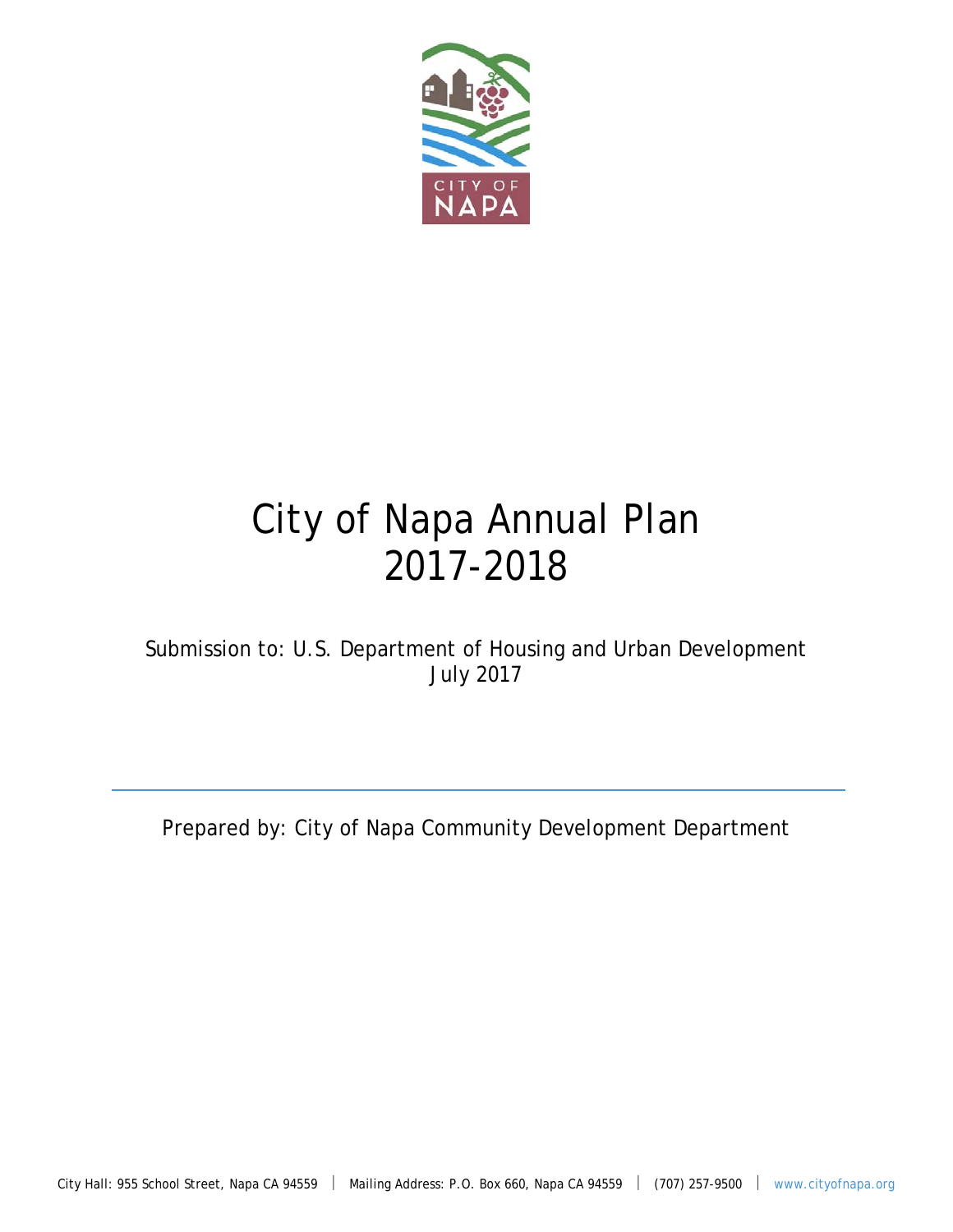## **Executive Summary**

### **AP‐05 Executive Summary ‐ 24 CFR 91.200(c), 91.220(b)**

### **1. Introduction**

As a CDBG entitlement jurisdiction, the City of Napa is required to prepare an Annual Action Plan each year that specifies how CDBG funds will be spent to accomplish housing and community development goals during the upcoming program year. The actions called for in the Annual Action Plan must coincide with goals and priorities that are identified in the City's Consolidated Plan. The Housing Division of the City of Napa Community Development Department oversees the implementation of the Consolidated Plan and subsequent Annual Action Plans. This document is the Third Year Annual Action Plan ("Annual Plan") for the 2015‐2020 Consolidated Plan period, which covers the 2017‐2018 program year.

#### **2. Summarize the objectives and outcomes identified in the Plan**

Napa has a number of affordable housing, homeless, and non‐homeless community development needs, as identified in the Needs Assessment and Market Analysis of the Consolidated Plan as well as through the consultation and citizen participation processes. The City has identified 16 goals in the Consolidated Plan, most of which are not anticipated to receive CDBG funding during the five‐year planning period:

- 1. Housing rehabilitation for families and senior
- 2. Construct new affordable rental units
- 3. Acquire and rehabilitate existing units
- 4. Provide rental assistance
- 5. Farmworker housing
- 6. First‐time homebuyers
- 7. Permanent supportive housing
- 8. Emergency shelter services
- 9. Outreach/referral for Latino/Hispanic residents
- 10. Fair housing activities
- 11. Services for children aging out of foster care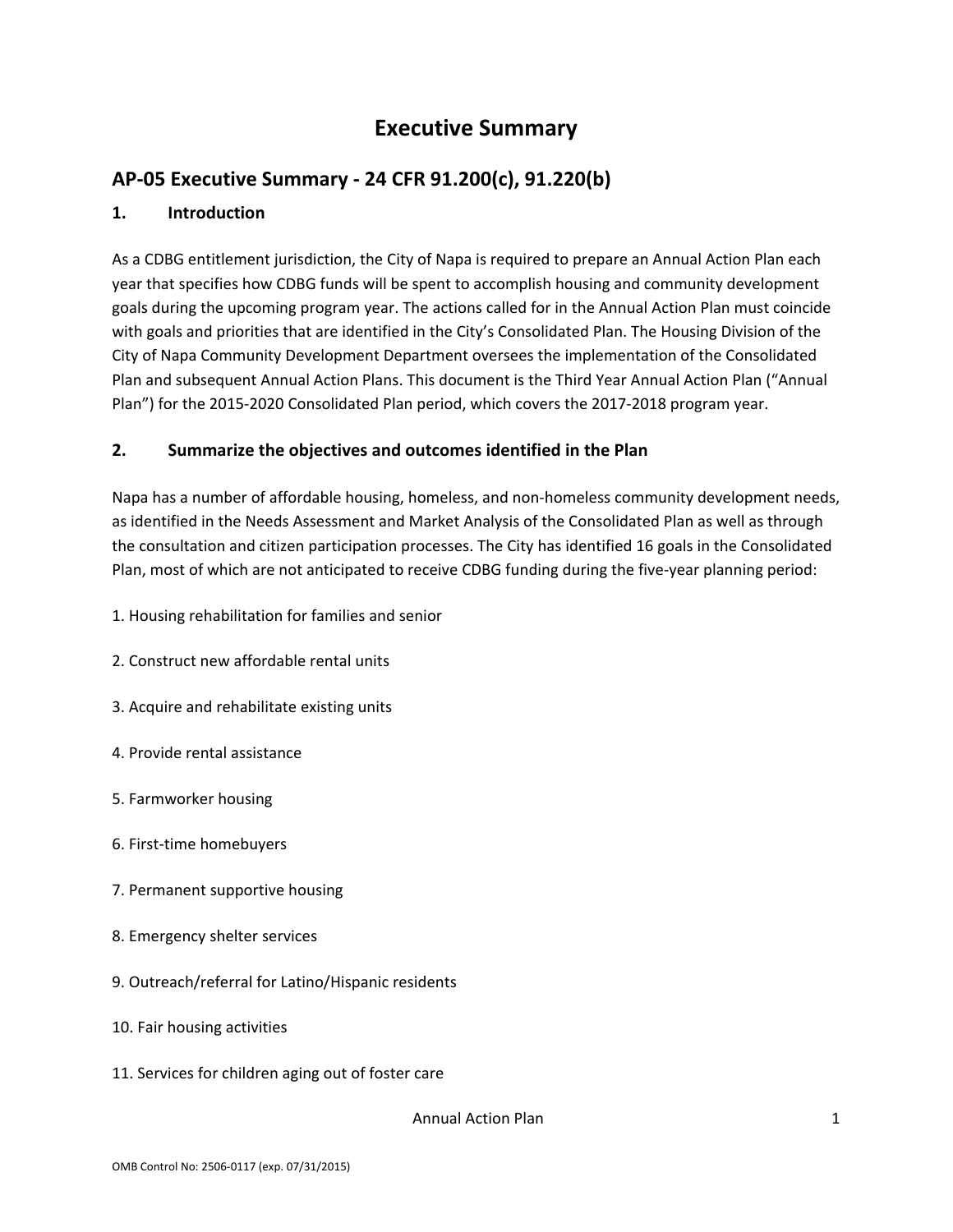- 12. Non‐profit capital improvement projects
- 13. In‐fill sidewalks in low‐income neighborhoods
- 14. ADA improvements to City facilities
- 15. Downtown revitalization
- 16. Affordable childcare facilities

The Consolidated Plan anticipated using CDBG funds to assist in achieving goals 1, 8, 9, 10, and 13 above, based on the level of need demonstrated by the analysis provided in the Consolidated Plan and the level of resources available to address each need. While goals 2 through 7 all relate to a significant need for additional affordable housing units of various types in Napa, the City's CDBG resources are not sufficient to leverage enough funding to address these needs. Instead, the City of Napa plans to use other funding sources, including the City's Housing Affordable Housing Impact Fee Fund, to address affordable housing needs.

#### **3. Evaluation of past performance**

The City of Napa used CDBG funds to support a wide range of activities during the Fiscal Years 2015‐ 2016 and 2016‐2017. As a CDBG entitlement jurisdiction, the City of Napa is required to prepare an annual report known as the Consolidated Annual Performance and Evaluation Report (CAPER), which details the activities that the jurisdiction supported using CDBG funds during the prior fiscal year. Napa has not yet prepared the second year CAPER. The following are highlights of the major accomplishments during the Fiscal Year 2015‐2016 and the portion of the Fiscal Year 2016‐2017:

- Financial support of the Samaritan Family Center operated by Community Action Napa Valley;
- Funding of a bilingual counselor at Napa Emergency Women's Shelter (NEWS);
- Funding of a portion of a case manager at Catholic Charities' Rainbow House;
- Funding to support Fair Housing Napa Valley in carrying out fair housing activities;
- Funding for an infill sidewalk project in the St. John's neighborhood and ADA modifications in other eligible census tracts;
- Non-profit capital improvements;
- Funding for utility installation in support of a first-time homebuyer project;
- Rehabilitation of low-income owner occupied single family residences and low-income rental units; and
- Administration of an Emergency Home Repair Program in the form of grants and loans for lowincome homeowners.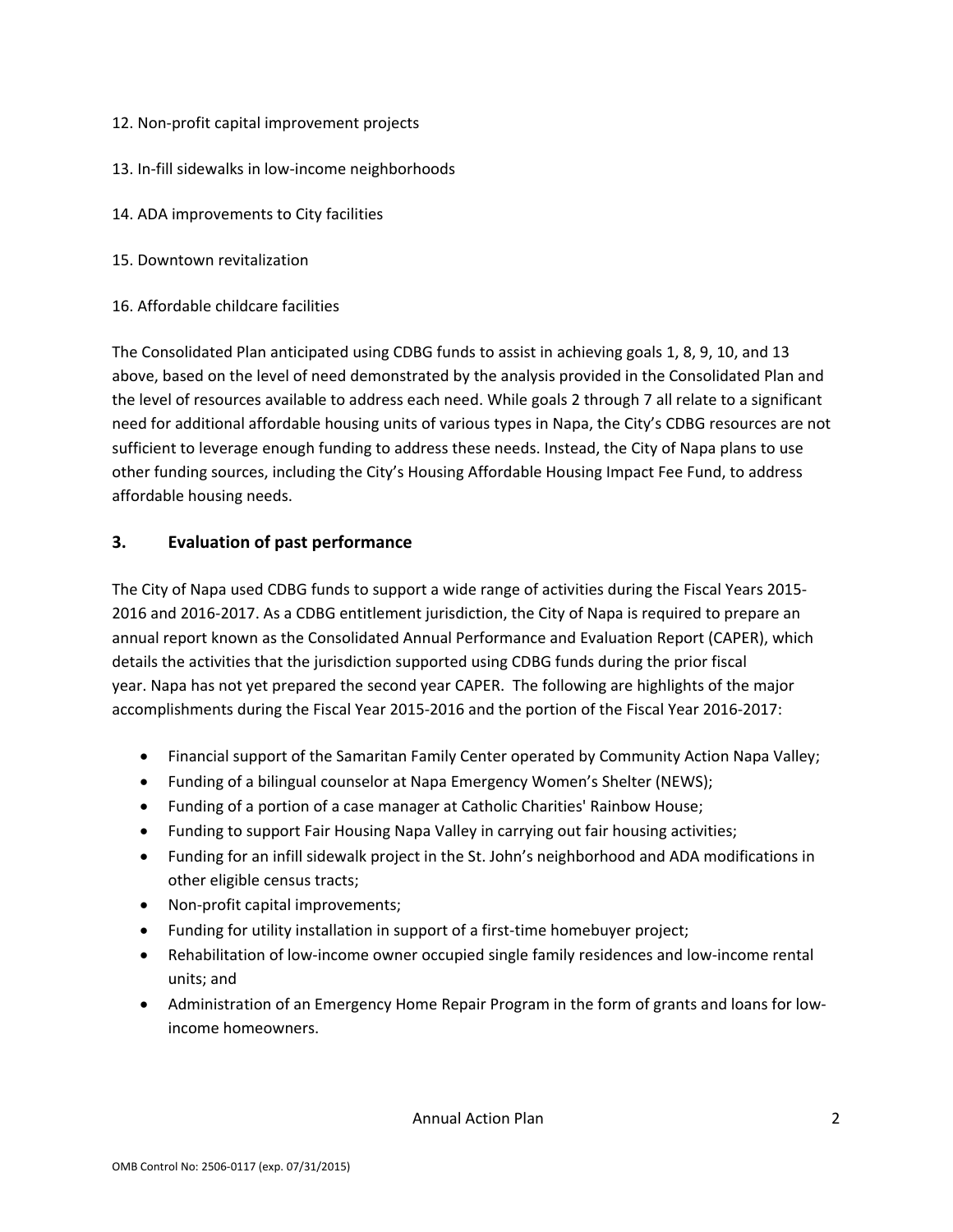The final accomplishments funded with Fiscal Year 2016‐17 CDBG funds will be reported in the Second Program Year CAPER.

### **4. Summary of Citizen Participation Process and consultation process**

The City of Napa has adopted a Citizen Participation Plan that sets forth the procedures and guidelines to be followed by the City in providing for citizen participation in the Consolidated Plan process.

### **Process**

In general, once the CDBG Citizen's Advisory Committee has met and made recommendations and heard input from the community, the City holds two public hearings during the course of its program year. Together, the hearings must address housing and community development needs, development of proposed activities, and review of program performance. In addition, the Consolidated Plan and/or Annual Plan, is published for a 30‐day comment period. The City's Consolidated Annual Performance and Evaluation Report (CAPER) is published annually for a 30‐day comment period.

All public hearings and meetings take place in the Council Chambers located at City Hall, 955 School Street, Napa, California, unless another location and/or time is publicized in advance.

### **2017‐2018 Year Process**

A public ad notifying the public of the availability of CDBG funds was published in the Napa Valley Register on December 3, 2016. Copies of the ads in English and Spanish were sent to the Napa City County Library for posting. In addition, e‐mail notification was sent to an interest list that staff maintains which includes but is not limited to the previous year's CDBG subrecipients, and Puertas Abiertas Community Resource Center (in Spanish). The Coalition for Nonprofits published an announcement in its weekly e-newsletter. An announcement was also placed on the City's website.

The CDBG Committee held a public meeting to review grant applications and formulate the Committee's funding recommendations. The public meeting was held on February 6, 2017. The public ad notifying the public of the date, time and location of the CDBG Committee's meeting was published on December 3, 2016. The meeting agenda for the Committee meeting was posted outside City Hall and the Housing Division on the Friday before the scheduled meeting.

The City Council held a public meeting on March 21, 2017 to receive public input and to direct staff to include the recommended Fiscal Year 2017‐2018 CDBG funding in the City's budget process.

Notice of the public hearing and the availability of the Draft Annual Plan for the 30‐day public comment period was published in the *Napa Valley Register* on June 17, 2017. Copies of the ads and Annual Plan were sent to the Napa City County Library and City Clerk website for posting. The City website has a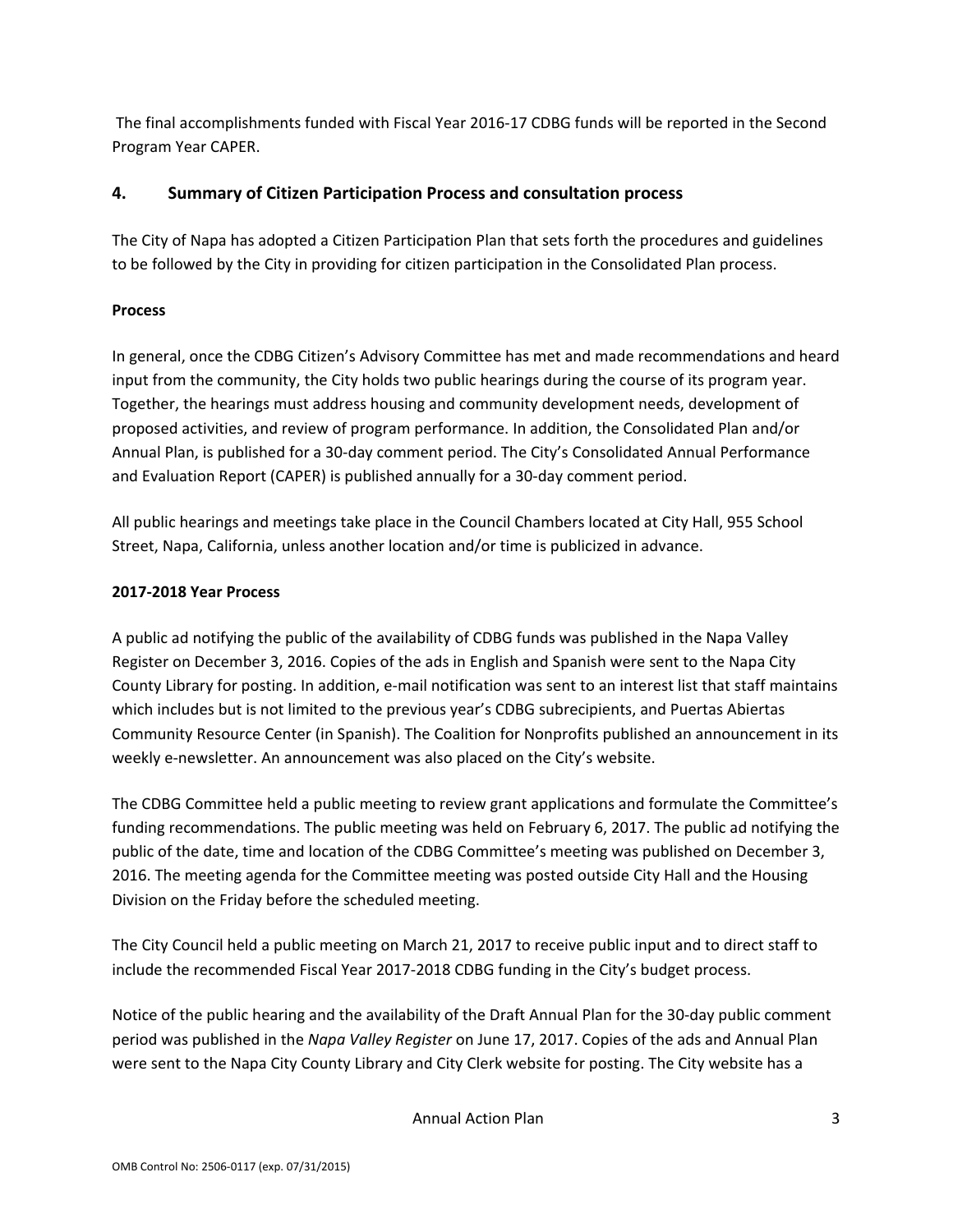language translation feature providing translation of website information from English into ten languages, including Spanish.

The agenda for the City Council meeting was posted outside City Hall on July 13, 2017. The City Council held a public hearing to approve the Annual Plan on July 18, 2017. During the hearing, the City Council received no comments.

### **5. Summary of public comments**

During the CDBG Committee Meeting on February 6, 2017, there were no public comments. In addition, at the March 21, 2017 City Council meeting there were no public comments. During the hearing on July 18, 2017 the City Council received no public comments.

### **6. Summary of comments or views not accepted and the reasons for not accepting them**

There were no comments that were not accepted.

### **7. Summary**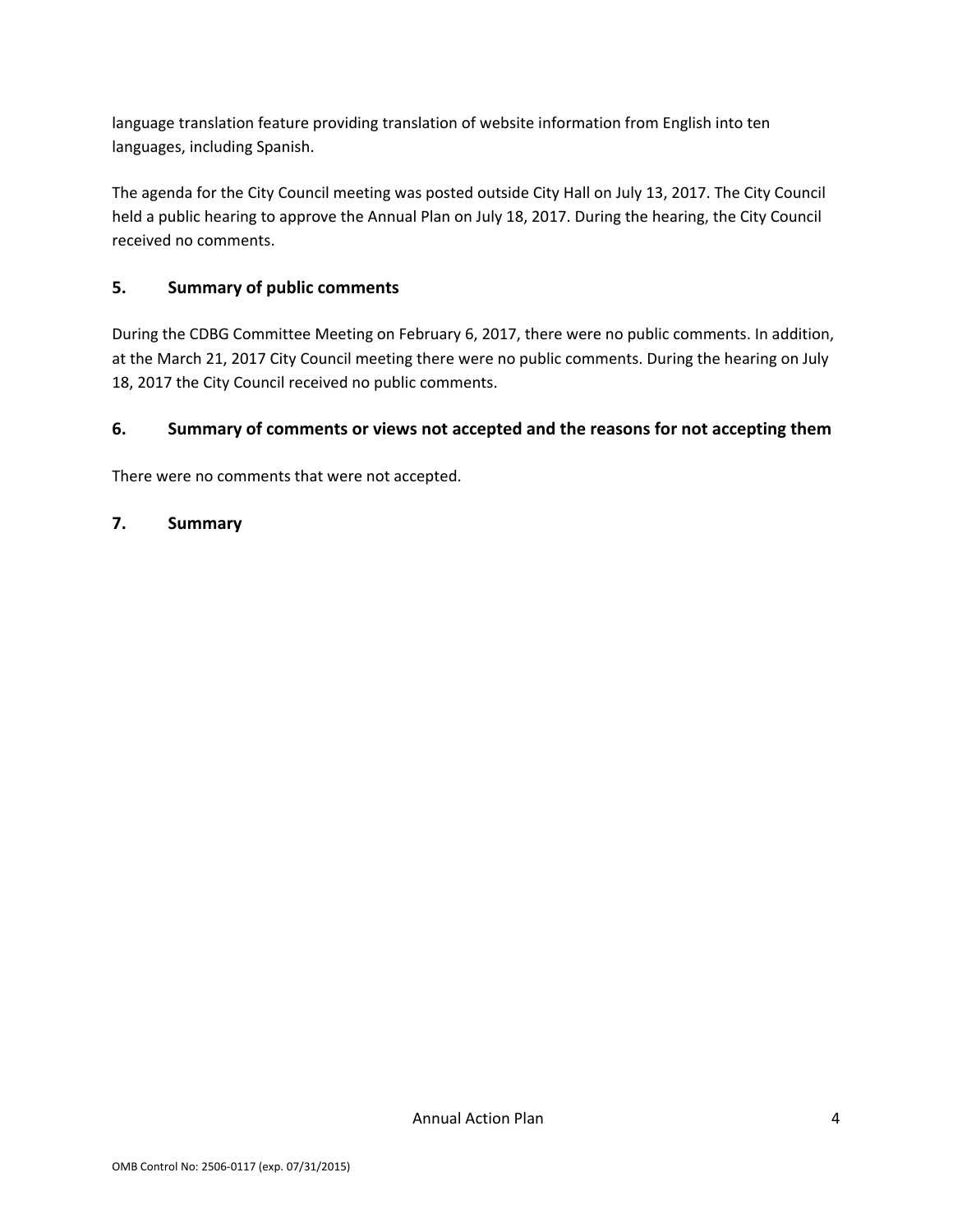### **PR‐05 Lead & Responsible Agencies – 91.200(b)**

### **1. Agency/entity responsible for preparing/administering the Consolidated Plan**

Describe the agency/entity responsible for preparing the Consolidated Plan and those responsible for administration of each grant program and funding source.

| <b>Agency Role</b>        | <b>Name</b> | Department/Agency                  |
|---------------------------|-------------|------------------------------------|
|                           |             |                                    |
| <b>CDBG Administrator</b> | <b>NAPA</b> | <b>Housing Division, Community</b> |
|                           |             | Development Department             |

**Table 1 – Responsible Agencies** 

### **Narrative (optional)**

The City of Napa is the lead agency responsible for coordinating the development of the Consolidated Plan and associated Annual Plans. The City's Community Development Department and Housing Authority of the City of Napa (HACN) are the primary agencies within the City responsible for administering programs covered by the Annual Plan. The Community Development Department's Housing Division is responsible for the administration and implementation of the CDBG funds. The Housing Division also staffs the CDBG Citizen's Advisory Committee. Both the Housing Division and the HACN are responsible for the administration and implementation of housing and homeless assistance programs, as well as supporting new affordable housing developments in the City. The Community Development Department's Planning Division is responsible for the development and implementation of the City's long-range land use goals and policies (as contained in the City's State-required General Plan). The Planning Division is also responsible for development of the Housing Element of the General Plan, the State‐required Element which outlines goals, policies, and programs to meet the City's needs for both affordable and market-rate housing.

### **Consolidated Plan Public Contact Information**

Lark Ferrell, City of Napa, Housing Division

lferrell@cityofnapa.org

707‐257‐9543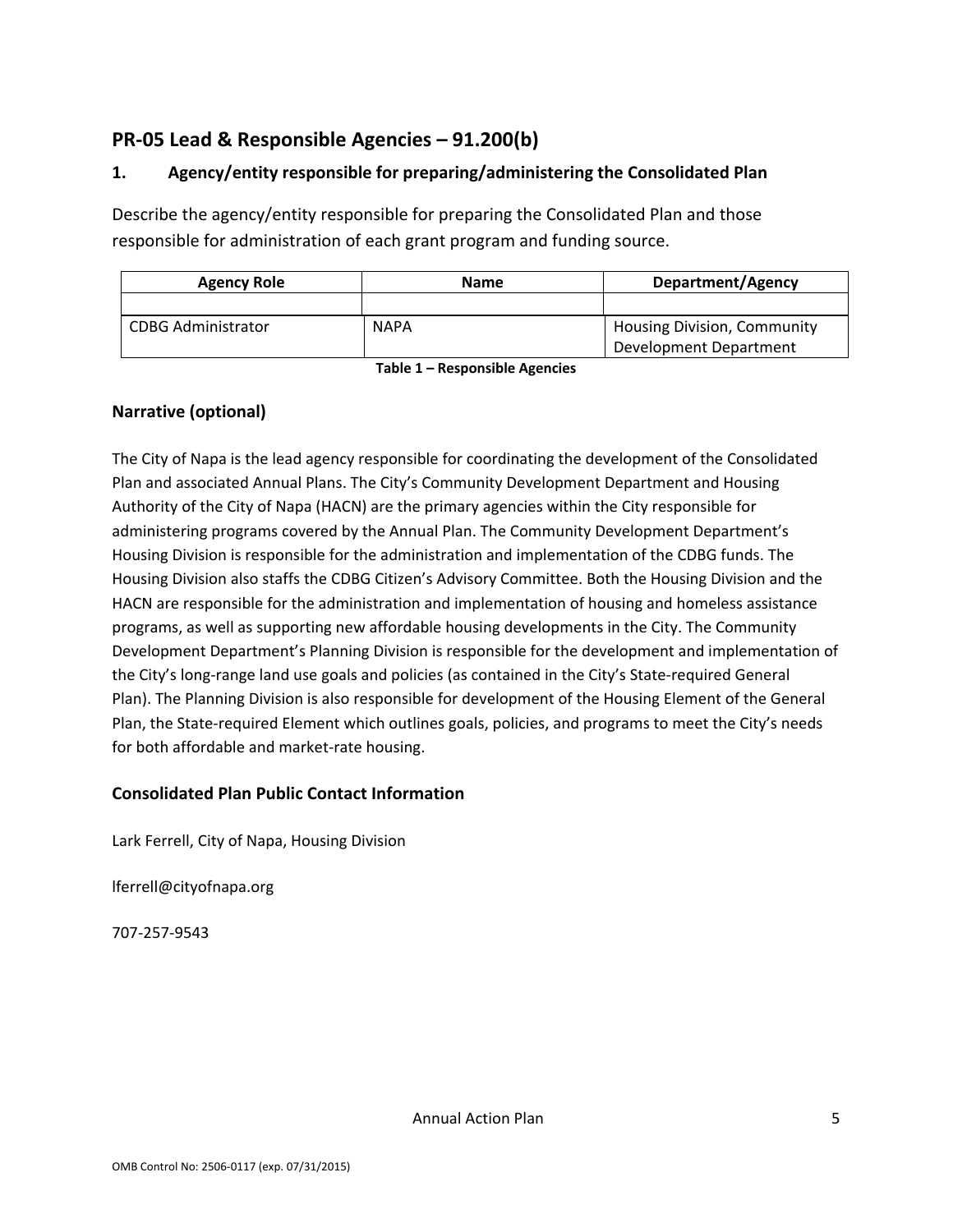### **AP‐10 Consultation – 91.100, 91.200(b), 91.215(l)**

#### **1. Introduction**

The Annual Plan was developed with input from the City's CDBG Citizen's Advisory Committee and through the process of public meetings. This section describes the coordination, outreach, and public engagement processes utilized to develop the Annual Plan.

### **Provide a concise summary of the jurisdiction's activities to enhance coordination between public and assisted housing providers and private and governmental health, mental health and service agencies (91.215(l))**

The City of Napa works closely and on an ongoing basis with local housing providers and service agencies; these agencies were consulted to formulate the Annual Plan. Organizations consulted on a regular basis include nonprofit affordable housing developers, homeless services providers, health and mental health service agencies, fair housing service providers, organizations that provide outreach and services to Spanish-speaking residents, organizations that provide services to elderly residents, and others. These organizations were encouraged to attend meetings related to the Annual Plan and provide comments on the draft plan.

### **Describe coordination with the Continuum of Care and efforts to address the needs of homeless persons (particularly chronically homeless individuals and families, families with children, veterans, and unaccompanied youth) and persons at risk of homelessness.**

The Napa County Continuum of Care (CoC) is a broad‐based countywide strategy to combat homelessness. Its geographic scope includes the City of Napa. The CoC Governing Board includes representatives from government and nonprofit social service agencies in Napa County. The Board is chaired by a representative from the Napa County Department of Health and Human Services. The CoC contracts with HomeBase, a nonprofit organization that coordinates the efforts of homeless service providers and prepares annual funding applications to HUD. The CoC includes committees and workgroups that focus on specific areas such as implementing a coordinated assessment and referral system, supporting efforts to strengthen economic self-sufficiency, ensuring compliance with federal requirements, and overseeing the administrations of the Homeless Management and Information System (HMIS).

The City of Napa engages in ongoing involvement and coordination with the Napa County CoC. Staff members from the Police Department and the Housing Authority of the City of Napa (HACN) both serve on the CoC Governing Board. Through these roles and ongoing contact and coordination with the agencies involved in the CoC, the City is actively involved in shaping CoC goals, policies, programs, and procedures. The Housing Authority of the City of Napa also provides funding to Napa County for a portion of the contract with HomeBase.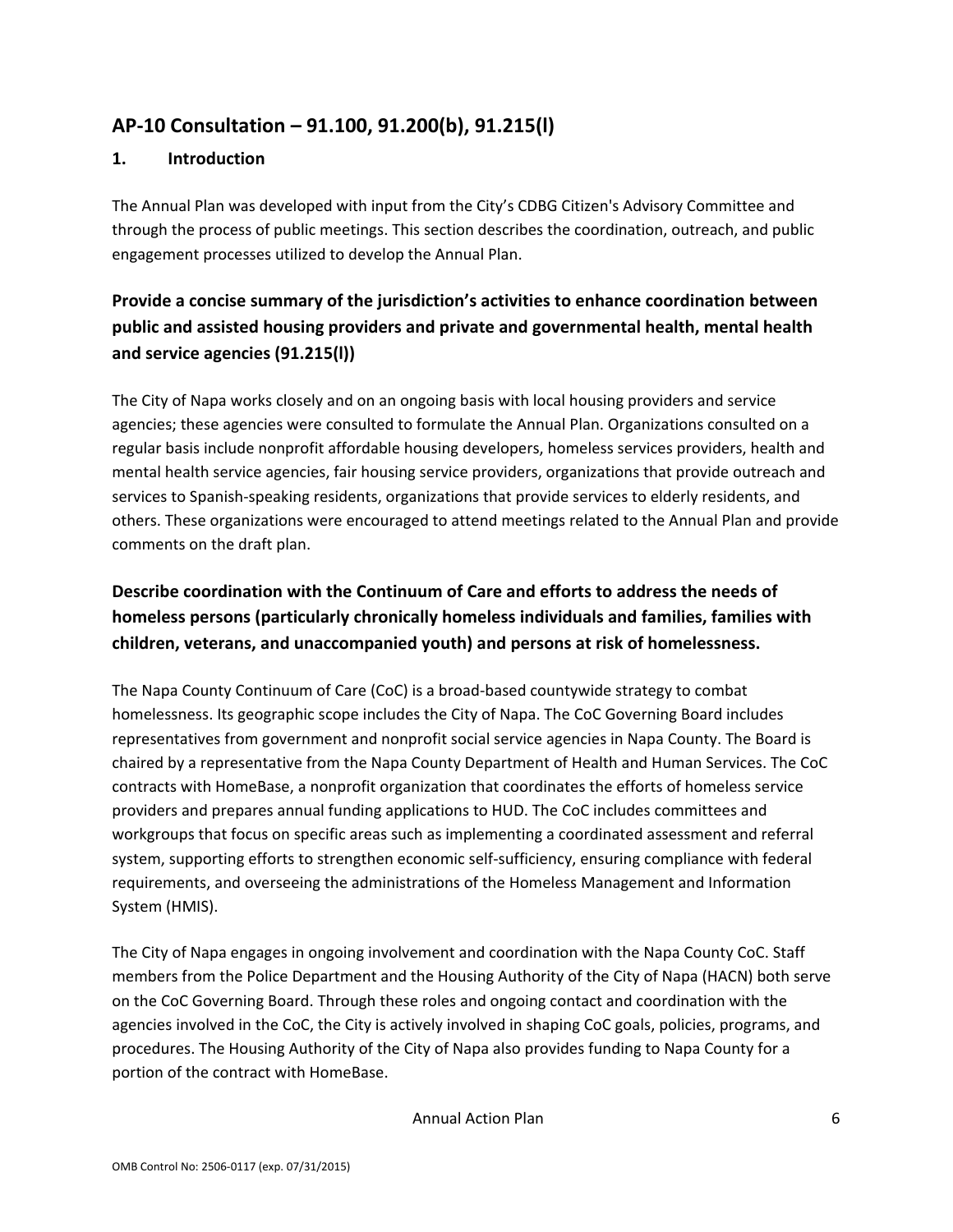**Describe consultation with the Continuum(s) of Care that serves the jurisdiction's area in determining how to allocate ESG funds, develop performance standards for and evaluate outcomes of projects and activities assisted by ESG funds, and develop funding, policies and procedures for the operation and administration of HMIS** 

Staff from the City of Napa's Police Department and the HACN serve on the Continuum of Care's Governing Board. These two staff members actively participate in developing funding policies, procedures, and priorities for the Continuum of Care and participate in ranking the Napa County Emergency Solutions Grant (ESG) applications in order of priority for State ESG Program funding.

### **2. Describe Agencies, groups, organizations and others who participated in the process and describe the jurisdiction's consultations with housing, social service agencies and other entities**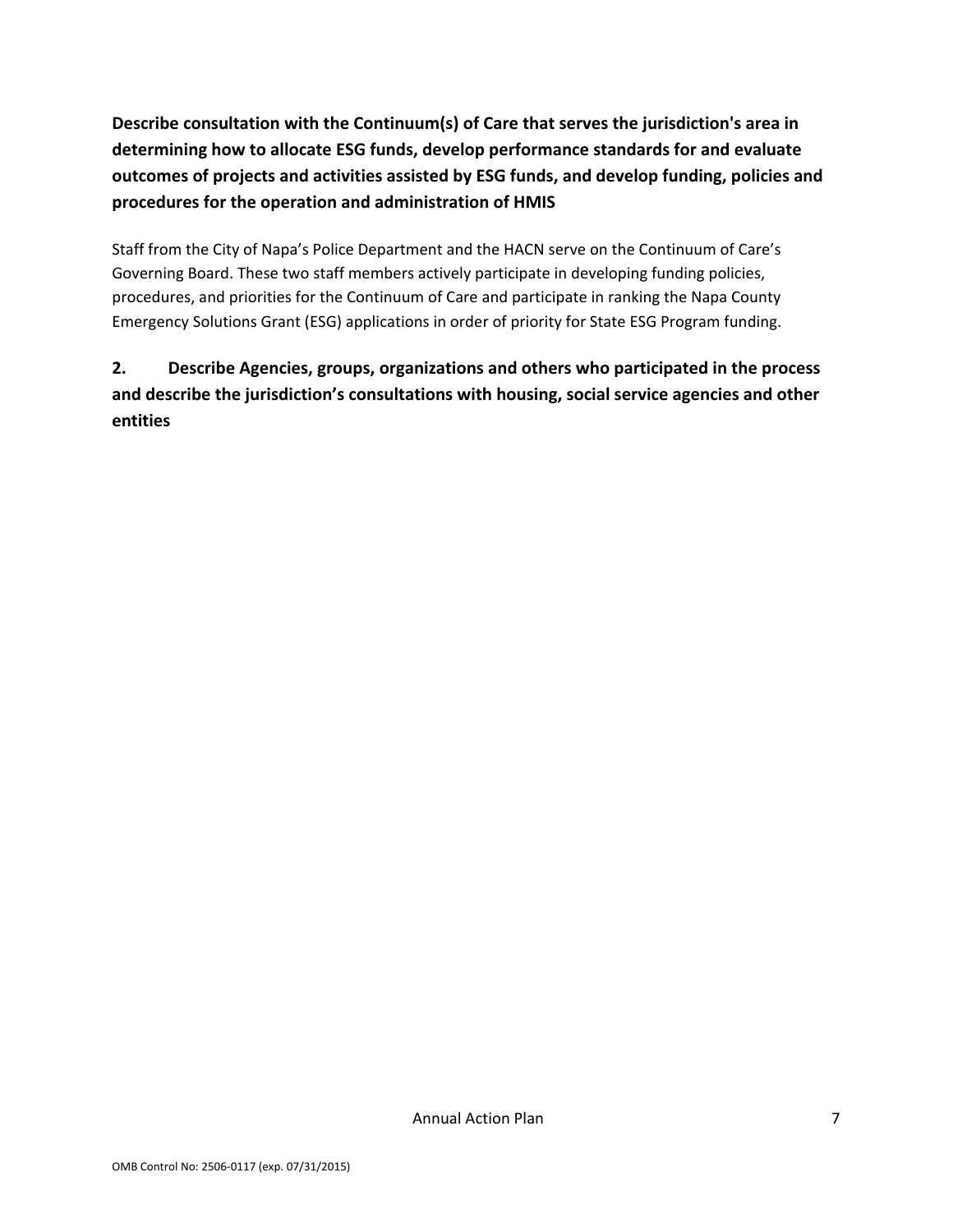|  | Table 2 - Agencies, groups, organizations who participated |
|--|------------------------------------------------------------|
|--|------------------------------------------------------------|

| 1 | Agency/Group/Organization                                                                                                                                                      | HOUSING AUTHORITY OF THE CITY OF NAPA                                                                                                                                                                                                                                                                                                 |
|---|--------------------------------------------------------------------------------------------------------------------------------------------------------------------------------|---------------------------------------------------------------------------------------------------------------------------------------------------------------------------------------------------------------------------------------------------------------------------------------------------------------------------------------|
|   | <b>Agency/Group/Organization Type</b>                                                                                                                                          | PHA                                                                                                                                                                                                                                                                                                                                   |
|   | What section of the Plan was addressed by<br><b>Consultation?</b>                                                                                                              | <b>Public Housing Needs</b><br>Homeless Needs - Chronically homeless<br>Homeless Needs - Families with children<br>Homelessness Needs - Veterans<br>Homelessness Needs - Unaccompanied youth<br><b>Homelessness Strategy</b><br><b>Market Analysis</b>                                                                                |
|   | <b>Briefly describe how the</b><br>Agency/Group/Organization was consulted.<br>What are the anticipated outcomes of the<br>consultation or areas for improved<br>coordination? | The Housing Authority of the City of Napa was<br>consulted throughout the development of the<br>Annual Plan. The anticipated outcomes included<br>production and verification of data on recipients<br>of Section 8 vouchers and people on the waiting<br>list for Section 8 vouchers as well as input on<br>housing needs and goals. |
| 2 | Agency/Group/Organization                                                                                                                                                      | Napa County Health and Human Services Agency                                                                                                                                                                                                                                                                                          |
|   | <b>Agency/Group/Organization Type</b>                                                                                                                                          | Other government - County                                                                                                                                                                                                                                                                                                             |
|   | What section of the Plan was addressed by<br><b>Consultation?</b>                                                                                                              | <b>Housing Need Assessment</b><br>Homeless Needs - Chronically homeless<br>Homeless Needs - Families with children<br>Homelessness Needs - Veterans<br>Homelessness Needs - Unaccompanied youth<br><b>Homelessness Strategy</b><br>Non-Homeless Special Needs<br><b>Market Analysis</b>                                               |
|   | Briefly describe how the<br>Agency/Group/Organization was consulted.<br>What are the anticipated outcomes of the<br>consultation or areas for improved<br>coordination?        | This organization was invited to participate in<br>public meetings and workshops. The anticipated<br>outcome was input on the housing and non-<br>housing needs of individuals and families that are<br>homeless or at risk of homelessness as well as<br>non-homeless special needs.                                                 |

### **Identify any Agency Types not consulted and provide rationale for not consulting**

All groups were either consulted or invited to participate. There was no decision to exclude any group.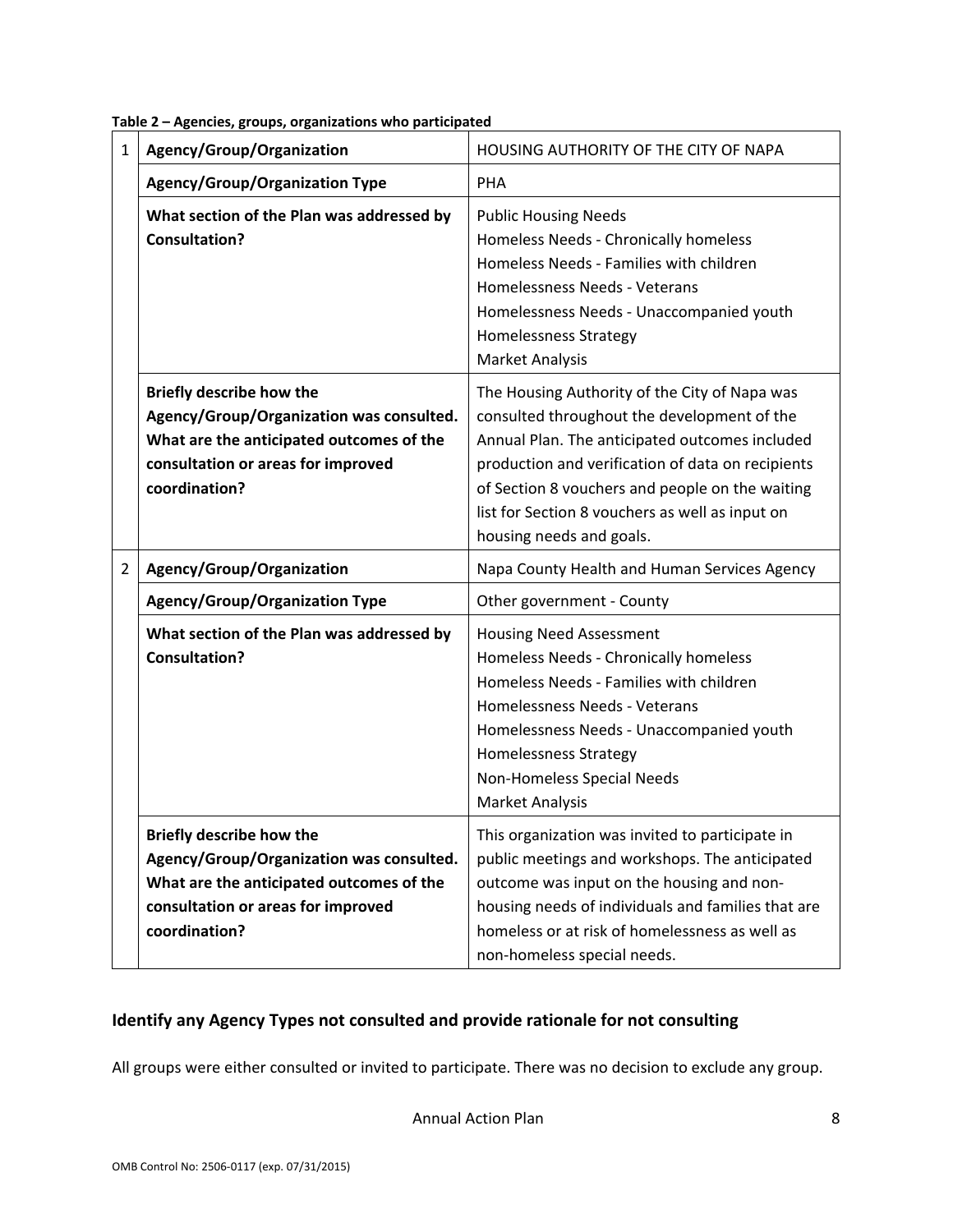### **Other local/regional/state/federal planning efforts considered when preparing the Plan**

| Name of Plan                               | Lead<br>Organization                               | How do the goals of your Strategic Plan overlap with the<br>goals of each plan?                                                                                                                                                                                                                                                   |
|--------------------------------------------|----------------------------------------------------|-----------------------------------------------------------------------------------------------------------------------------------------------------------------------------------------------------------------------------------------------------------------------------------------------------------------------------------|
| Continuum of<br>Care                       | Napa County<br>Health and<br><b>Human Services</b> | The Continuum of Care is a countywide strategy to combat<br>homelessness, and therefore directly overlaps with the goals<br>related to addressing homelessness that are included in the<br>Strategic Plan.                                                                                                                        |
| City of Napa<br><b>Housing Element</b>     | City of Napa                                       | The Housing Element is a plan to meet City housing goals,<br>including the creation and preservation of affordable housing<br>in Napa, which is a primary goal outlined in the Strategic Plan.                                                                                                                                    |
| City of Napa<br>Analysis of<br>Impediments | City of Napa                                       | The AI presents information on fair housing choice in Napa,<br>including the impacts that the high cost of housing has on fair<br>housing choice. The goals of the Consolidated Plan include<br>increasing access to affordable housing and supporting<br>organizations that address issues related to housing<br>discrimination. |

**Table 3 – Other local / regional / federal planning efforts** 

### **Narrative (optional)**

The Housing Division was responsible for drafting the Annual Plan. In the development process, the Housing Division consulted with staff from the Housing Authority, Planning Division, Economic Development Division, Public Works Department, and Parks and Recreation Services Department. The Housing Division also consulted with a variety of staff from the Napa County Health and Human Services Agency.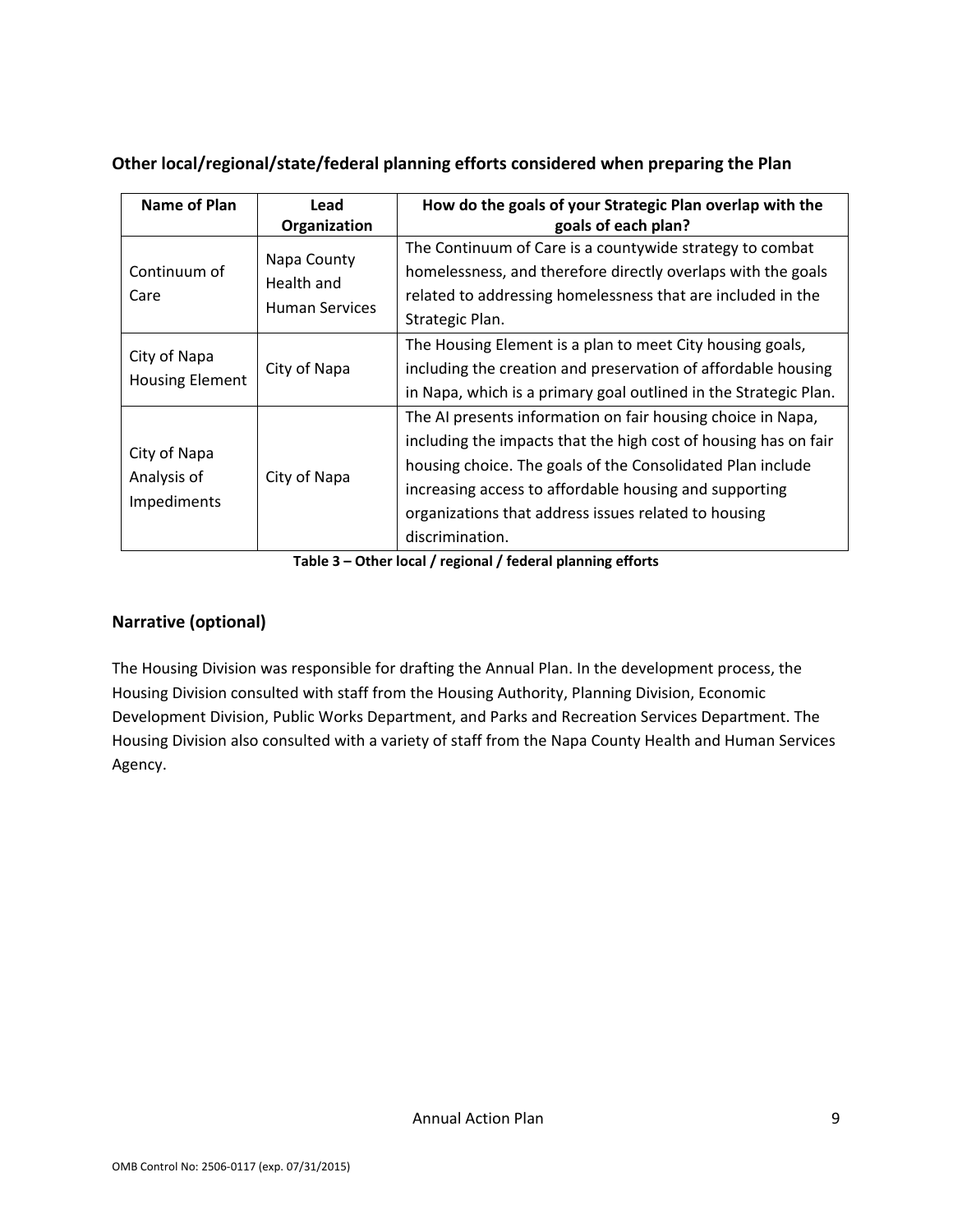### **AP‐12 Participation – 91.105, 91.200(c)**

### **1. Summary of citizen participation process/Efforts made to broaden citizen participation Summarize citizen participation process and how it impacted goal‐setting**

The City of Napa has adopted a Citizen Participation Plan that sets forth the procedures and guidelines to be followed by the City in providing for citizen participation in the Consolidated Plan process.

#### **CDBG Citizens' Committee**

The City Council appoints residents to serve on the Citizens' Advisory Committee. Efforts are made to appoint residents who represent the interests of the business community, disabled, seniors, youth, minority groups, low‐to‐moderate income persons and others who represent those directly affected by the CDBG program.

The Advisory Committee is tasked with the following items:

- Promoting and encouraging a wide range of citizen participation and input in the development of the Consolidated Plan and Annual Plan;
- Receiving and reviewing information presented by citizens and public and private agencies on community and neighborhood needs;
- Reviewing information presented by City staff on community and neighborhood needs;
- Reviewing reports on project/program progress and proposed projects in the Consolidated Plan and Annual Plan and making recommendations to the City Council; and
- Making recommendations to the City Council on the allocation of CDBG funds in public service and community development activities in the Annual Plan, and on any substantial amendment to the Consolidated Plan and/or Annual Plan.

#### **City Council**

The City Council is responsible for:

- Holding public hearings to receive citizen's input and carrying out procedures established in the Citizen Participation Plan;
- Making the final determination about the priority of various community needs that will guide the Council when allocating CDBG funds and approving the submittal of application for HOME funds; and
- Reviewing the proposed Consolidated Plan and Annual Action Plan and approving the final documents.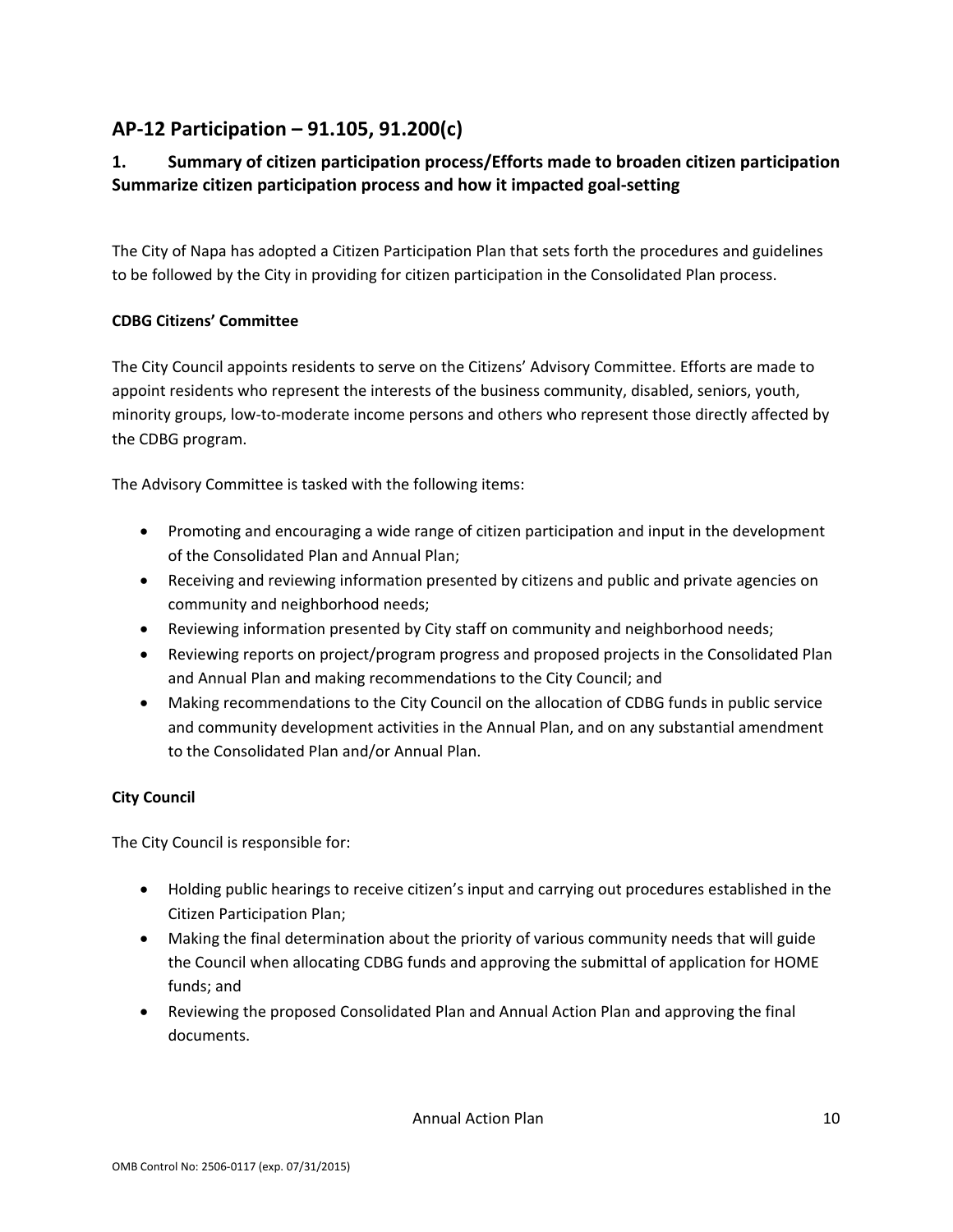The Housing Division of the Community Development Department is tasked with preparing the Consolidated Plan and Annual Plan.

#### **Process**

In general, once the Advisory Committee has met and made recommendations and heard input from the community, the City holds two public hearings during the course of its program year. Together, the hearings must address housing and community development needs, development of proposed activities, and review of program performance. In addition, the Consolidated Plan and/or Annual Plan, is published for a 30‐day comment period. The City's CAPER is published annually for a 30‐day comment period.

All public hearings and meetings take place in the Council Chambers located at City Hall, 955 School Street, Napa, California, unless another location and/or time is publicized in advance.

#### **Public Comments**

The City encourages the submission of written comments by citizens regarding the Citizen Participation Plan, Consolidated Plan, One‐Year Action Plan and CAPER. The comments may be submitted to the Housing Division or at any public hearing conducted by the City Council.

The City will respond to all written comments within fifteen (15) working days and state the reasons for the action taken on the proposal or view. All comments that were not accepted will be attached to the final plan, amendment or performance evaluation, along with the reasons why they were not accepted.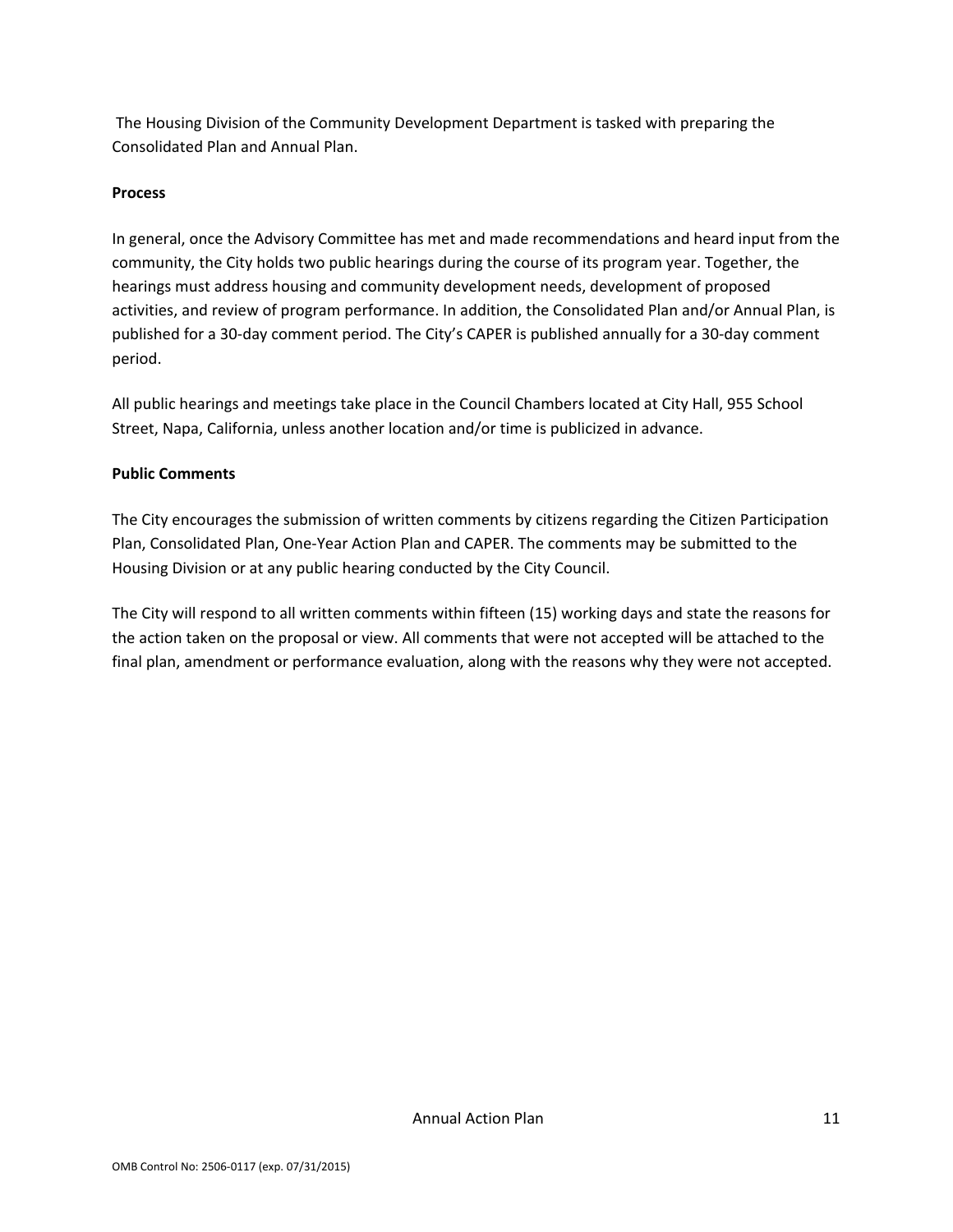### **Citizen Participation Outreach**

| Sort Or        | Mode of Ou       | <b>Target of Ou</b> | <b>Summary of</b>     | Summary of  | <b>Summary of co</b> | URL (If |
|----------------|------------------|---------------------|-----------------------|-------------|----------------------|---------|
| der            | treach           | treach              | response/atte         | comments re | mments not           | applica |
|                |                  |                     | ndance                | ceived      | accepted             | ble)    |
|                |                  |                     |                       |             | and reasons          |         |
|                |                  |                     | On February 6,        |             |                      |         |
|                |                  |                     | 2017 the City's       |             |                      |         |
|                |                  | <b>Minorities</b>   | <b>CDBG Citizens'</b> |             |                      |         |
|                |                  |                     | Advisory              |             |                      |         |
|                |                  | Non-English         | Committee             |             |                      |         |
|                |                  | Speaking -          | held a meeting        |             |                      |         |
| $\mathbf{1}$   | Public           | Specify other       | to discuss and        | None from   | Not applicable.      |         |
|                | Meeting          | language:           | recommend             | the public. |                      |         |
|                |                  | Spanish             | funding for the       |             |                      |         |
|                |                  |                     | fiscal year           |             |                      |         |
|                |                  | Persons with        | 2017-2018.            |             |                      |         |
|                |                  | disabilities        | The meeting           |             |                      |         |
|                |                  |                     | was publicly          |             |                      |         |
|                |                  |                     | noticed.              |             |                      |         |
|                |                  | Minorities          |                       |             |                      |         |
|                |                  |                     |                       |             |                      |         |
|                |                  | Non-English         |                       |             |                      |         |
|                |                  | Speaking -          |                       |             |                      |         |
|                |                  | Specify other       | Draft was             |             |                      |         |
|                |                  | language:           | available for         |             |                      |         |
|                | 30-day<br>Public | Spanish             | public review         | None from   |                      |         |
| $\overline{2}$ |                  |                     | for 30 days           |             | Not applicable.      |         |
|                | Review           | Persons with        | prior to              | the public. |                      |         |
|                | Period           | disabilities        | adoption by           |             |                      |         |
|                |                  |                     | City Council.         |             |                      |         |
|                |                  | Non-                |                       |             |                      |         |
|                |                  | targeted/bro        |                       |             |                      |         |
|                |                  | ad                  |                       |             |                      |         |
|                |                  | community           |                       |             |                      |         |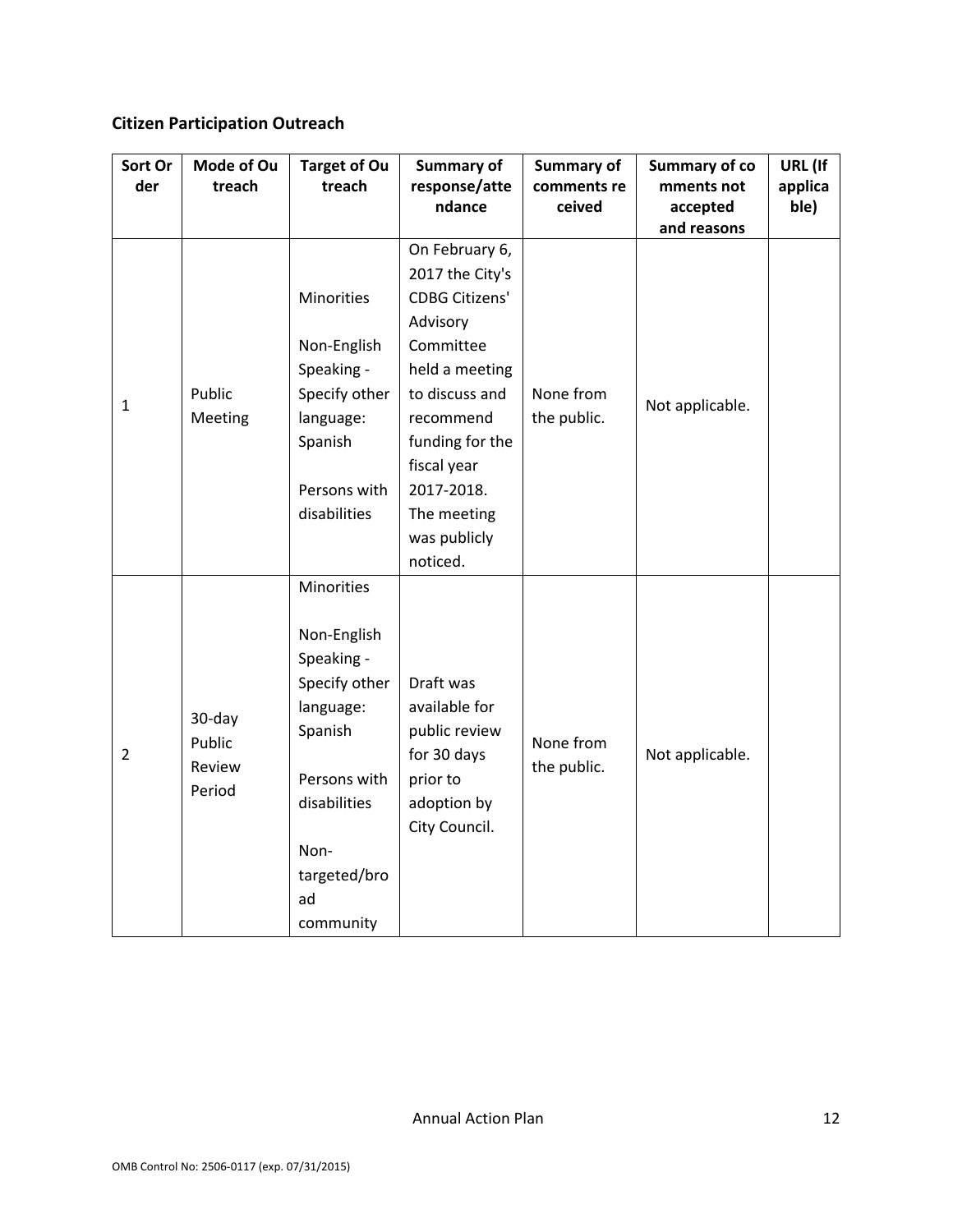| Sort Or<br>der | Mode of Ou<br>treach | <b>Target of Ou</b><br>treach                                                                                                                               | <b>Summary of</b><br>response/atte<br>ndance          | Summary of<br>comments re<br>ceived | <b>Summary of co</b><br>mments not<br>accepted<br>and reasons | URL (If<br>applica<br>ble) |
|----------------|----------------------|-------------------------------------------------------------------------------------------------------------------------------------------------------------|-------------------------------------------------------|-------------------------------------|---------------------------------------------------------------|----------------------------|
| 3              | Public<br>Meeting    | Minorities<br>Non-English<br>Speaking -<br>Specify other<br>language:<br>Spanish<br>Persons with<br>disabilities<br>Non-<br>targeted/bro<br>ad<br>community | <b>City Council</b><br>meeting open<br>to the public. | None from<br>the public.            | Not applicable.                                               |                            |

**Table 4 – Citizen Participation Outreach** 

### **Expected Resources**

### **AP‐15 Expected Resources – 91.220(c) (1, 2)**

### **Introduction**

During the Fiscal Year 2017‐2018, Napa will receive \$599,742 in CDBG funds, as shown in the table below. In addition to CDBG funds, other potential funding sources available to address housing and community development needs in Napa include the City of Napa Affordable Housing Impact Fee Fund, HOME funds, State and federal Low Income Housing Tax Credits, CalHome, Federal Home Loan Bank Affordable Housing Program, Napa County Housing Trust Fund, federal Continuum of Care funds, Emergency Solutions Grants, Mortgage Credit Certificates, and Section 8 Housing Choice Vouchers. Napa also contributes staff time and City General Fund revenue to support housing and community development activities.

However, despite the wide range of potential resources to serve these needs, funding is not expected to be sufficient to address all needs identified in the Consolidated Plan. Funding shortages are consistently the most significant barrier to fully addressing Napa's housing and community development needs, and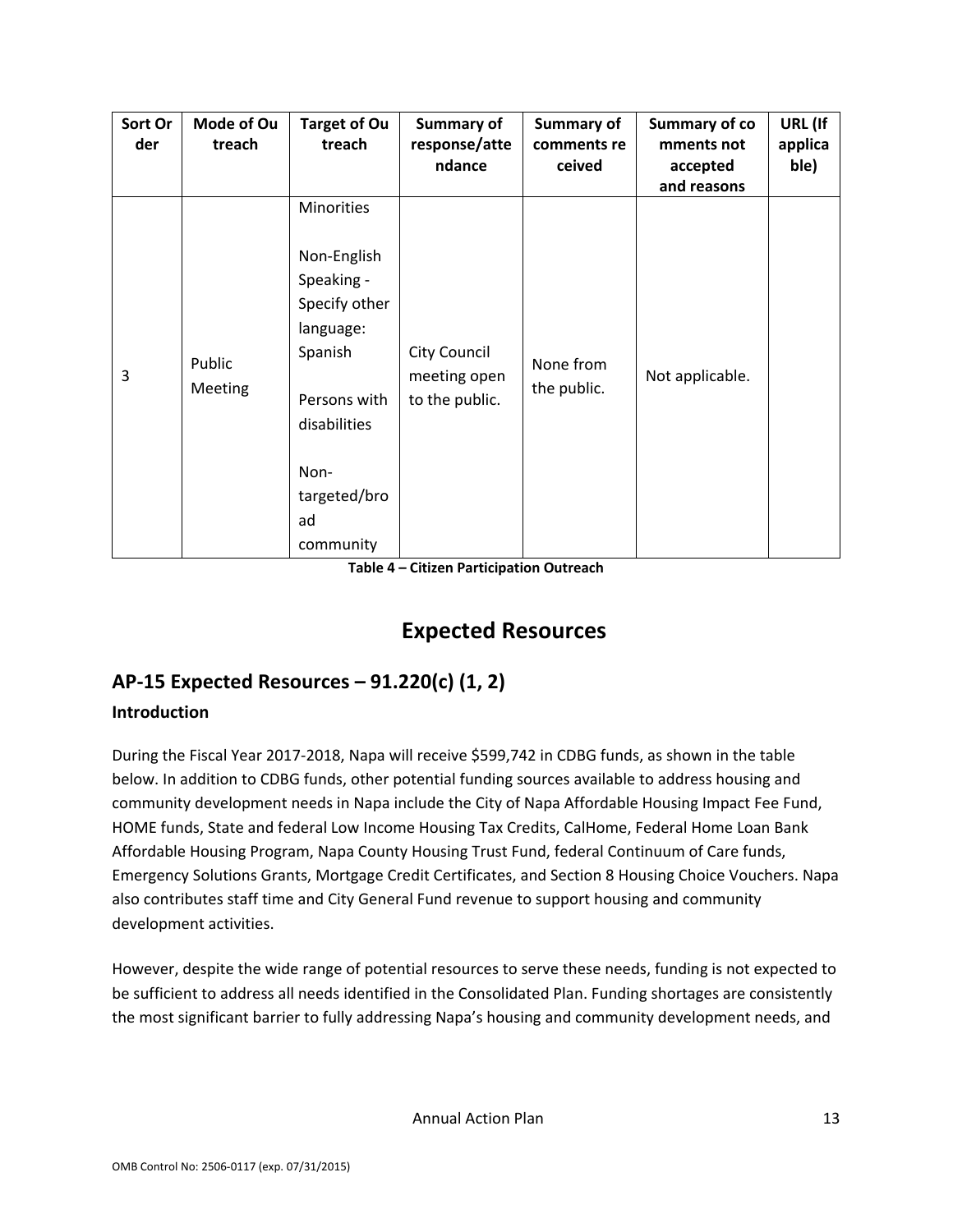have recently become more acute as a result of the dissolution of redevelopment agencies in California.

### **Priority Table**

| Program     | <b>Source</b> | <b>Uses of Funds</b> |                    | <b>Expected Amount Available Year 3</b> |                   | <b>Expected</b> | <b>Narrative</b>            |                    |
|-------------|---------------|----------------------|--------------------|-----------------------------------------|-------------------|-----------------|-----------------------------|--------------------|
|             | of            |                      | Annual             | Program                                 | <b>Prior Year</b> | Total:          | <b>Amount</b>               | <b>Description</b> |
|             | <b>Funds</b>  |                      | <b>Allocation:</b> | Income:                                 | <b>Resources:</b> | \$              | <b>Available</b>            |                    |
|             |               |                      | \$                 | \$                                      | \$                |                 | Reminder                    |                    |
|             |               |                      |                    |                                         |                   |                 | <b>of</b><br><b>ConPlan</b> |                    |
|             |               |                      |                    |                                         |                   |                 | \$                          |                    |
| <b>CDBG</b> | public        | Acquisition          |                    |                                         |                   |                 |                             | Expected           |
|             |               | Admin and            |                    |                                         |                   |                 |                             | amount for         |
|             | federal       | Planning             |                    |                                         |                   |                 |                             | <b>Fiscal Year</b> |
|             |               | Economic             |                    |                                         |                   |                 |                             | 2017-2018 is       |
|             |               | Development          |                    |                                         |                   |                 |                             | the HUD            |
|             |               | <b>Housing</b>       |                    |                                         |                   |                 |                             | published          |
|             |               | Public               |                    |                                         |                   |                 |                             | <b>CDBG</b>        |
|             |               | Improvements         |                    |                                         |                   |                 |                             | allocation.        |
|             |               | Public               |                    |                                         |                   |                 |                             | Expected           |
|             |               | Services             |                    |                                         |                   |                 |                             | amount for         |
|             |               |                      |                    |                                         |                   |                 |                             | Years 4            |
|             |               |                      |                    |                                         |                   |                 |                             | through 5 are      |
|             |               |                      |                    |                                         |                   |                 |                             | based on the       |
|             |               |                      |                    |                                         |                   |                 |                             | Year 2             |
|             |               |                      | 599,742            | 68,096                                  | 64,184            | 748,743         | 1,232,926                   | allocation.        |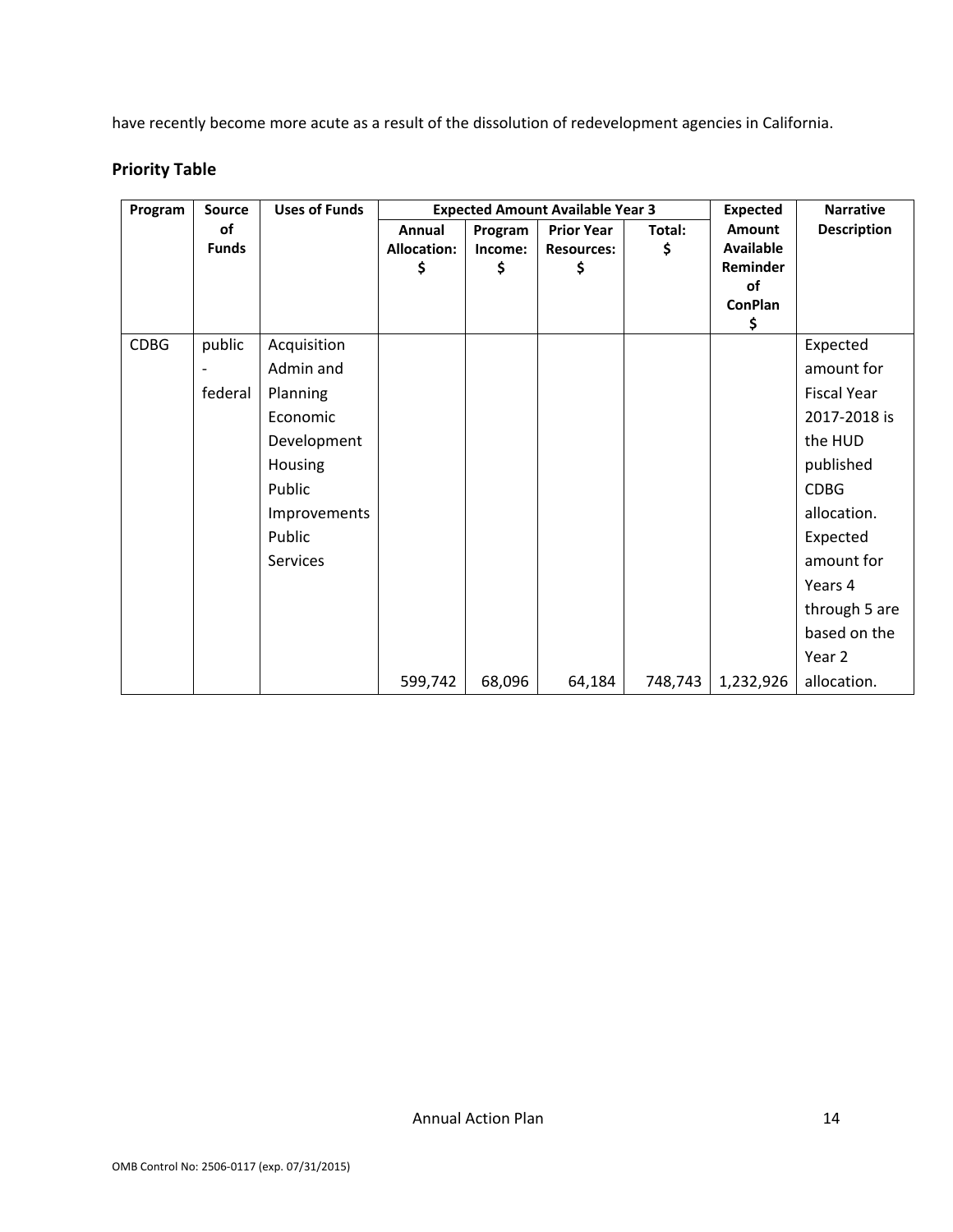| Other | public  | Acquisition |           |           |           |           |           | The City          |
|-------|---------|-------------|-----------|-----------|-----------|-----------|-----------|-------------------|
|       | - local | Housing     |           |           |           |           |           | currently has     |
|       |         |             |           |           |           |           |           | approximately     |
|       |         |             |           |           |           |           |           | \$5 million in    |
|       |         |             |           |           |           |           |           | its Affordable    |
|       |         |             |           |           |           |           |           | Housing           |
|       |         |             |           |           |           |           |           | <b>Impact Fee</b> |
|       |         |             |           |           |           |           |           | Fund, which is    |
|       |         |             |           |           |           |           |           | expected to       |
|       |         |             |           |           |           |           |           | be available      |
|       |         |             |           |           |           |           |           | and               |
|       |         |             |           |           |           |           |           | uncommitted       |
|       |         |             |           |           |           |           |           | at June 30,       |
|       |         |             |           |           |           |           |           | 2017. The City    |
|       |         |             |           |           |           |           |           | anticipates       |
|       |         |             |           |           |           |           |           | committing        |
|       |         |             |           |           |           |           |           | the full fund     |
|       |         |             |           |           |           |           |           | balance to        |
|       |         |             |           |           |           |           |           | one or more       |
|       |         |             |           |           |           |           |           | projects over     |
|       |         |             |           |           |           |           |           | the next year.    |
|       |         |             |           |           |           |           |           | The City          |
|       |         |             |           |           |           |           |           | estimates an      |
|       |         |             |           |           |           |           |           | additional        |
|       |         |             |           |           |           |           |           | \$1,090,000       |
|       |         |             |           |           |           |           |           | per year in       |
|       |         |             |           |           |           |           |           | revenue to        |
|       |         |             |           |           |           |           |           | the               |
|       |         |             |           |           |           |           |           | Affordable        |
|       |         |             |           |           |           |           |           | Housing           |
|       |         |             |           |           |           |           |           | <b>Impact Fee</b> |
|       |         |             |           |           |           |           |           | Fund in the       |
|       |         |             |           |           |           |           |           | remaining         |
|       |         |             |           |           |           |           |           | years of the      |
|       |         |             |           |           |           |           |           | Consolidated      |
|       |         |             | 5,000,000 | $\pmb{0}$ | $\pmb{0}$ | 5,000,000 | 2,180,000 | Plan period.      |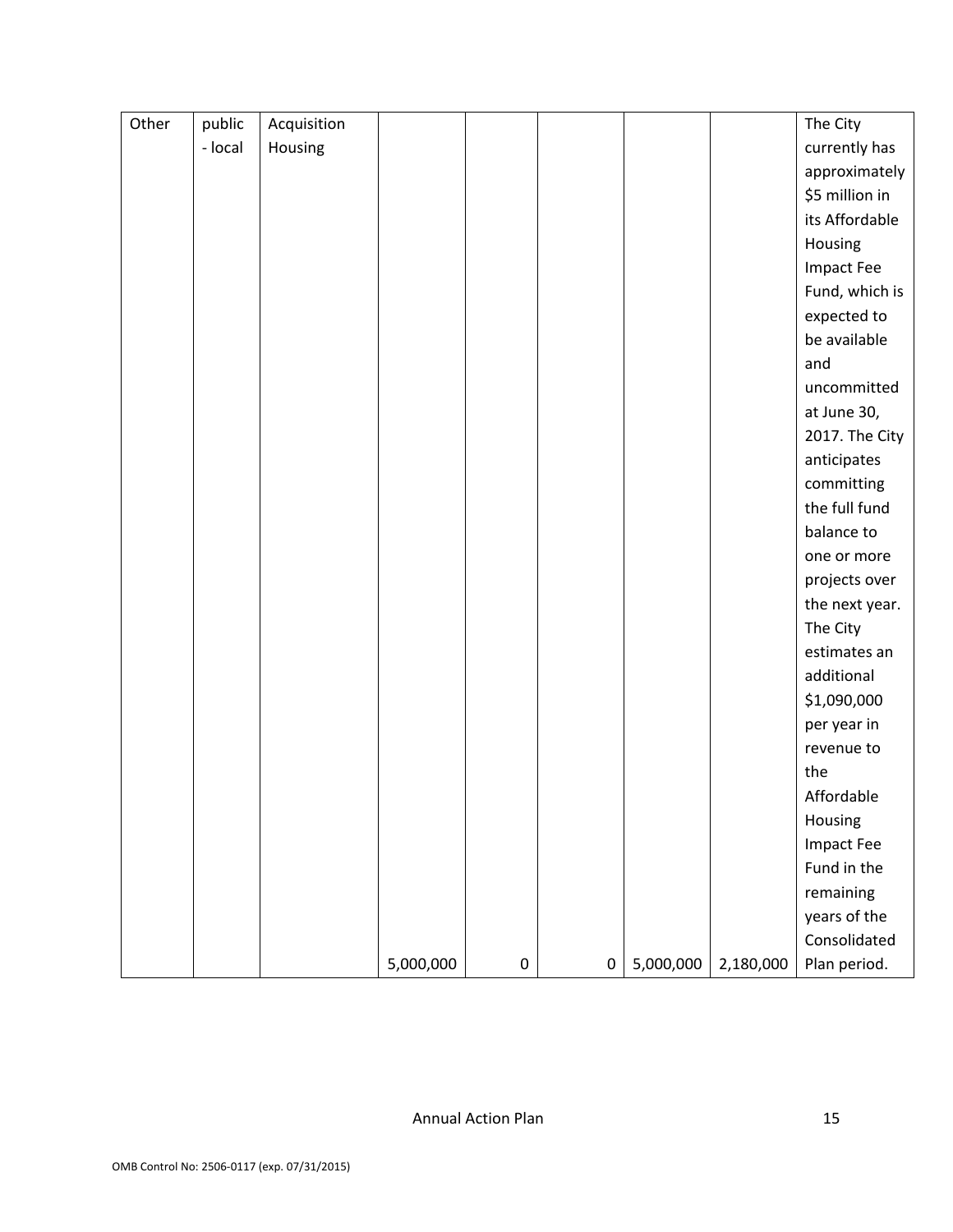### **Explain how federal funds will leverage those additional resources (private, state and local funds), including a description of how matching requirements will be satisfied**

Many of the activities that the City intends to fund through CDBG will require additional public and private resources, and CDBG funds will be used to leverage these other funding sources. As discussed in AP-20, the City of Napa plans to use CDBG funds for a range of activities during the Fiscal Year 2017-2018, including housing rehabilitation, fair housing services, and emergency shelter operations, consistent with activities that the City has funded in recent years. The City has a history of using CDBG funds to leverage General Fund revenue and other resources in order to fund fair housing services and emergency shelter operations, and anticipates leveraging more City General Fund and County revenues for these services during the Fiscal Year 2017-2018. Housing rehabilitation loans and grants are not typically used to leverage other resources to fund individual projects, but instead provide a means for the residents to maintain existing housing resources, thereby greatly reducing the cost that would otherwise be associated with providing housing for the households that receive assistance through this activity.

In early 2015, the City also received a CalHome grant of \$600,000 to fund rehabilitation of mobile homes. Grant funds are expected to remain available in the first quarter of Fiscal Year 2017-2018 and will be awarded to eligible households based on the need and the remaining grant funds available.

In early 2016, the City received a \$1,000,000 HOME grant for first time homebuyer assistance. These grant funds are expected to remain available in Fiscal Year 2017‐2018 to provide deferred homebuyer assistance loans to low‐income homebuyers and are leveraged with private mortgage loans and homebuyer down payments.

The City of Napa plans to support affordable housing development, acquisition, and preservation activities during the Fiscal Year 2017‐2018 using the City's Affordable Housing Impact Fee Fund and General Fund. Because affordable housing projects typically require several funding sources, these Affordable Housing Impact Fee Fund revenues help to leverage other sources of funding, including federal resources that are assembled by affordable housing developers.

### **If appropriate, describe publically owned land or property located within the jurisdiction that may be used to address the needs identified in the plan**

The City does not have any identified City-owned parcels that can be utilized to address the needs identified in the plan. The City will continue to evaluate each property before disposal.

#### **Discussion**

Annual Action Plan **16** In addition to the Fiscal Year 2017‐2018 entitlement and program income funds, the City will be expending a large amount of program income received in the prior year. On May 2, 2017, the City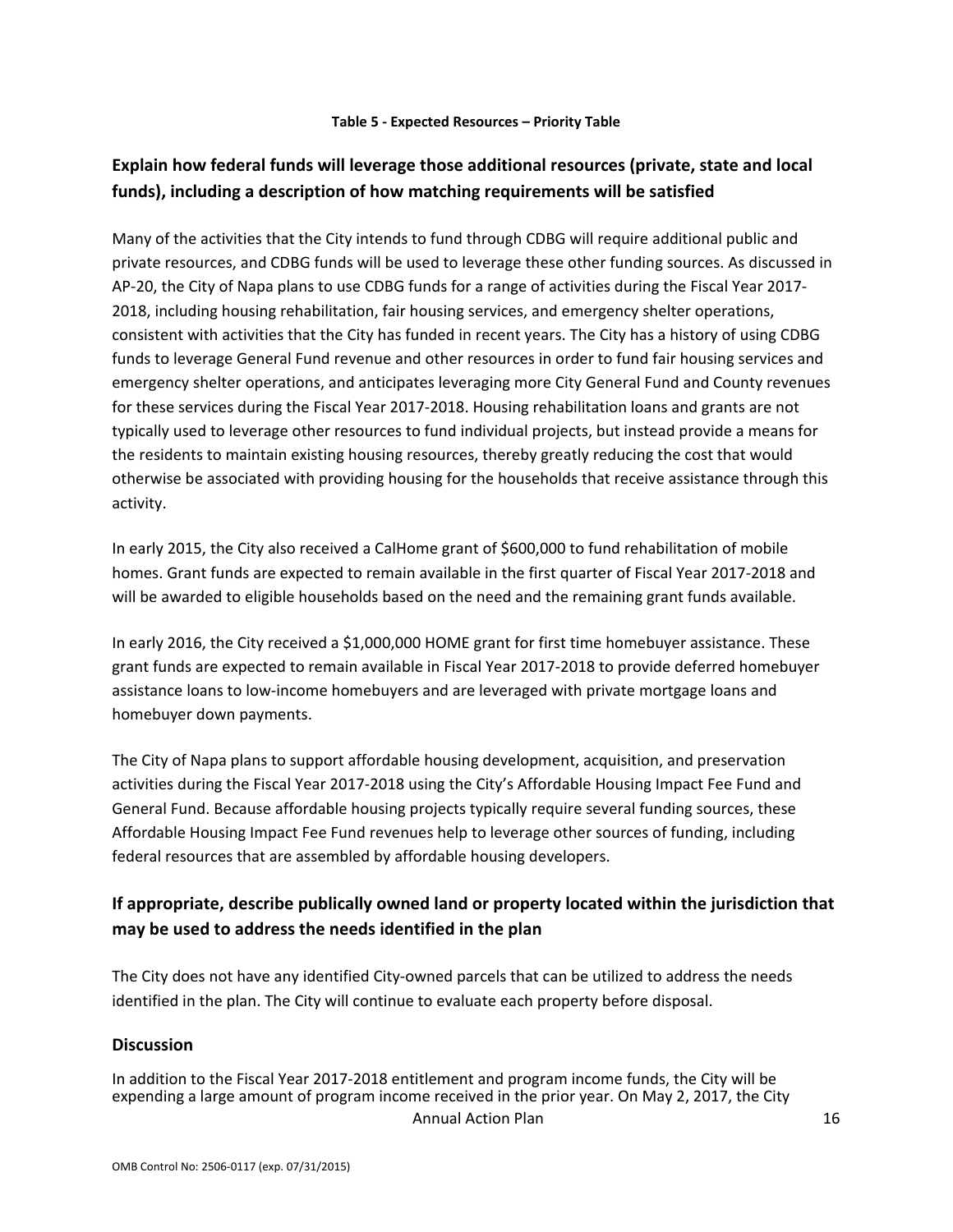Council adopted an Amended Annual Action Plan for Fiscal Year 2016‐2017. The amendment to the Annual Plan allocated over \$2,000,000 in CDBG funds. Because the amendment was approved late in the year, a number of the projects will be carried into the beginning of the Fiscal Year 2017‐2018. These projects include \$2,000,000 for land acquisition for an affordable housing project, \$60,000 for utilities for a first-time homebuyer project, \$24,589 for a modular unit at the domestic violence safe house and \$428,712 in housing rehabilitation projects. With the exception of the housing rehabilitation projects, the identified projects anticipate utilizing the CDBG funding in full by October 2017. Accomplishments of these projects will be reported at the time they are completed.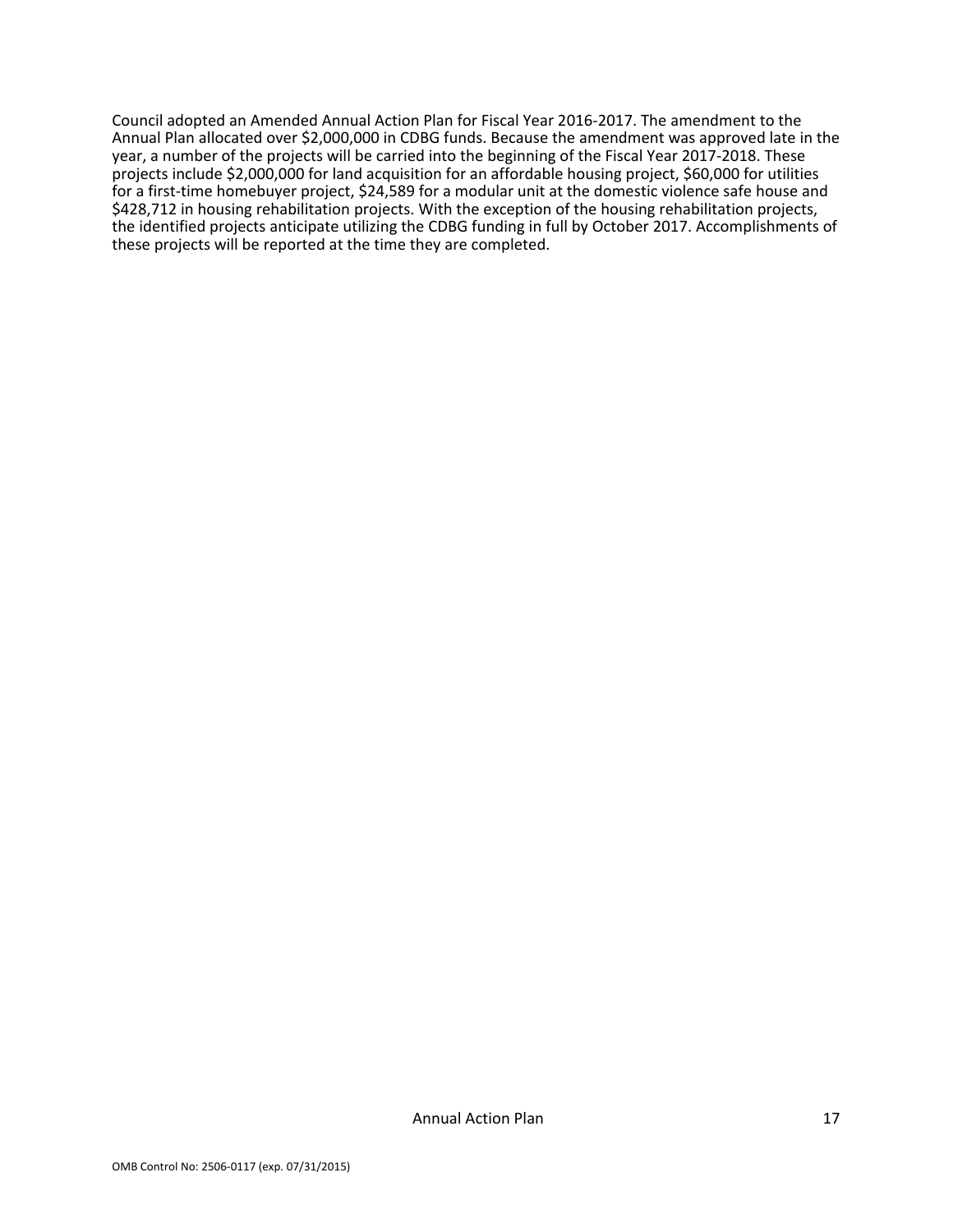# **Annual Goals and Objectives**

### **AP‐20 Annual Goals and Objectives ‐ 91.420, 91.220(c)(3)&(e)**

#### **Goals Summary Information**

#### **No Goals Found**

| Sort<br>Order           | <b>Goal Name</b>   | <b>Start</b><br>Year | End<br>Year | Category     | Geographic<br>Area | <b>Needs</b><br><b>Addressed</b> | <b>Funding</b> | <b>Goal Outcome</b><br>Indicator |
|-------------------------|--------------------|----------------------|-------------|--------------|--------------------|----------------------------------|----------------|----------------------------------|
| $\mathbf{1}$            | Housing            | 2015                 | 2020        | Affordable   |                    | Affordable                       | CDBG:          | Rental units                     |
|                         | rehabilitation for |                      |             | Housing      |                    | Housing                          | \$281,898      | rehabilitated:                   |
|                         | families and       |                      |             | Non-         |                    |                                  |                | 51 Household                     |
|                         | seniors            |                      |             | Homeless     |                    |                                  |                | <b>Housing Unit</b>              |
|                         |                    |                      |             | Special      |                    |                                  |                | Homeowner                        |
|                         |                    |                      |             | <b>Needs</b> |                    |                                  |                | Housing                          |
|                         |                    |                      |             |              |                    |                                  |                | Rehabilitated:                   |
|                         |                    |                      |             |              |                    |                                  |                | 25 Household                     |
|                         |                    |                      |             |              |                    |                                  |                | <b>Housing Unit</b>              |
| $\overline{2}$          | Emergency          | 2015                 | 2020        | Homeless     |                    | Homeless                         | CDBG:          | Homeless                         |
|                         | shelter services   |                      |             |              |                    | <b>Services</b>                  | \$82,912       | Person                           |
|                         |                    |                      |             |              |                    |                                  |                | Overnight                        |
|                         |                    |                      |             |              |                    |                                  |                | Shelter: 350                     |
|                         |                    |                      |             |              |                    |                                  |                | Persons                          |
|                         |                    |                      |             |              |                    |                                  |                | Assisted                         |
| $\overline{\mathbf{3}}$ | Outreach/referral  | 2015                 | 2020        | Homeless     |                    | Homeless                         | CDBG:          | Homeless                         |
|                         | for                |                      |             | Non-         |                    | <b>Services</b>                  | \$34,140       | Person                           |
|                         | Latino/Hispanic    |                      |             | Homeless     |                    |                                  |                | Overnight                        |
|                         | residents          |                      |             | Special      |                    |                                  |                | Shelter: 75                      |
|                         |                    |                      |             | <b>Needs</b> |                    |                                  |                | Persons                          |
|                         |                    |                      |             | Victims of   |                    |                                  |                | Assisted                         |
|                         |                    |                      |             | domestic     |                    |                                  |                |                                  |
|                         |                    |                      |             | violence     |                    |                                  |                |                                  |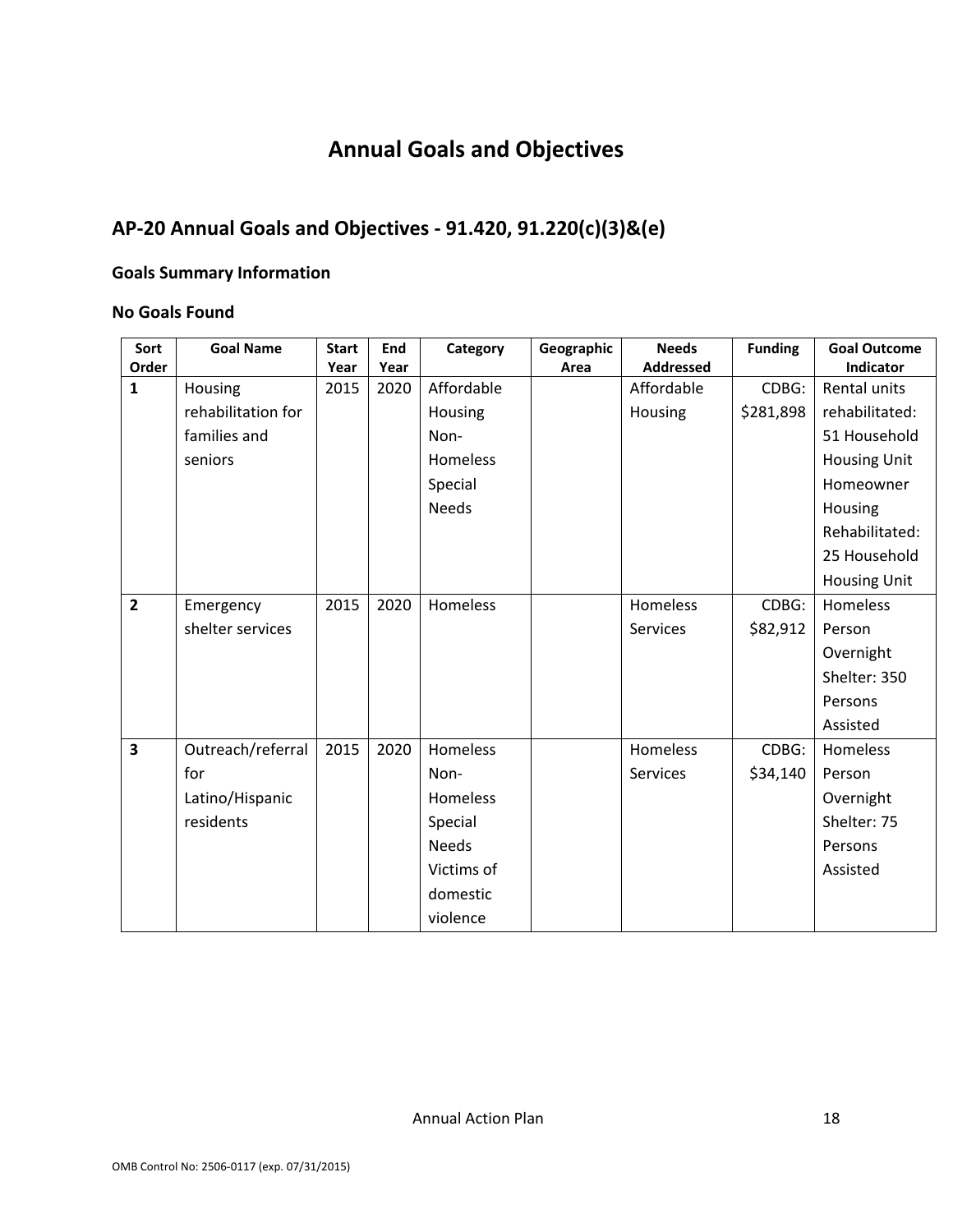| Sort<br>Order | <b>Goal Name</b> | <b>Start</b><br>Year | End<br>Year | Category    | Geographic<br>Area | <b>Needs</b><br><b>Addressed</b> | <b>Funding</b> | <b>Goal Outcome</b><br>Indicator |
|---------------|------------------|----------------------|-------------|-------------|--------------------|----------------------------------|----------------|----------------------------------|
| 4             | Fair housing     | 2015                 | 2020        | Non-Housing |                    | Community                        | CDBG:          | Public service                   |
|               | activities       |                      |             | Community   |                    | Development                      | \$17,558       | activities for                   |
|               |                  |                      |             | Development |                    |                                  |                | Low/Moderate                     |
|               |                  |                      |             |             |                    |                                  |                | Income                           |
|               |                  |                      |             |             |                    |                                  |                | Housing                          |
|               |                  |                      |             |             |                    |                                  |                | Benefit: 45                      |
|               |                  |                      |             |             |                    |                                  |                | Households                       |
|               |                  |                      |             |             |                    |                                  |                | Assisted                         |
| 5             | <b>ADA</b>       | 2015                 | 2020        | Non-Housing |                    | Community                        | CDBG:          |                                  |
|               | improvements to  |                      |             | Community   |                    | Development                      | \$113,850      |                                  |
|               | City facilities  |                      |             | Development |                    |                                  |                |                                  |

**Table 6 – Goals Summary** 

### **Goal Descriptions**

| $\mathbf{1}$   | <b>Goal Name</b>           | Housing rehabilitation for families and seniors                                                                                                                                                                                                                                                                                                                                                  |
|----------------|----------------------------|--------------------------------------------------------------------------------------------------------------------------------------------------------------------------------------------------------------------------------------------------------------------------------------------------------------------------------------------------------------------------------------------------|
|                | Goal<br><b>Description</b> | Provide housing rehabilitation assistance to low-income homeowners and renters<br>for maintenance, rehabilitation, and accessibility modifications.                                                                                                                                                                                                                                              |
| $\overline{2}$ | <b>Goal Name</b>           | <b>Emergency shelter services</b>                                                                                                                                                                                                                                                                                                                                                                |
|                | Goal<br><b>Description</b> | Provide financial support toward operation of emergency shelters. The City of<br>Napa has utilized CDBG funds to support the homeless shelter for many years, and<br>this will continue during this period. In addition, the City of Napa will continue to<br>utilize CDBG funds to support the Catholic Charities of the Diocese of Santa Rosa's<br>Rainbow House transitional housing program. |
| 3              | <b>Goal Name</b>           | Outreach/referral for Latino/Hispanic residents                                                                                                                                                                                                                                                                                                                                                  |
|                | Goal<br><b>Description</b> | This goal is to provide a comfortable, safe service environment to reach and serve<br>Latino/Hispanic residents, especially those with Spanish as their first language. To<br>meet this goal, the City of Napa has and will continue to fund a bi-lingual counselor<br>at NEWS, the domestic abuse shelter and service program.                                                                  |
| 4              | <b>Goal Name</b>           | Fair housing activities                                                                                                                                                                                                                                                                                                                                                                          |
|                | Goal<br><b>Description</b> | This goal pertains to outreach and group training on fair housing issues, as well as<br>counseling on tenant/landlord issues to resolve disputes and prevent<br>displacement. The City of Napa has utilized and plans to continue supporting Fair<br>Housing Napa Valley to provide these services throughout the City during the<br>2017-2018 period.                                           |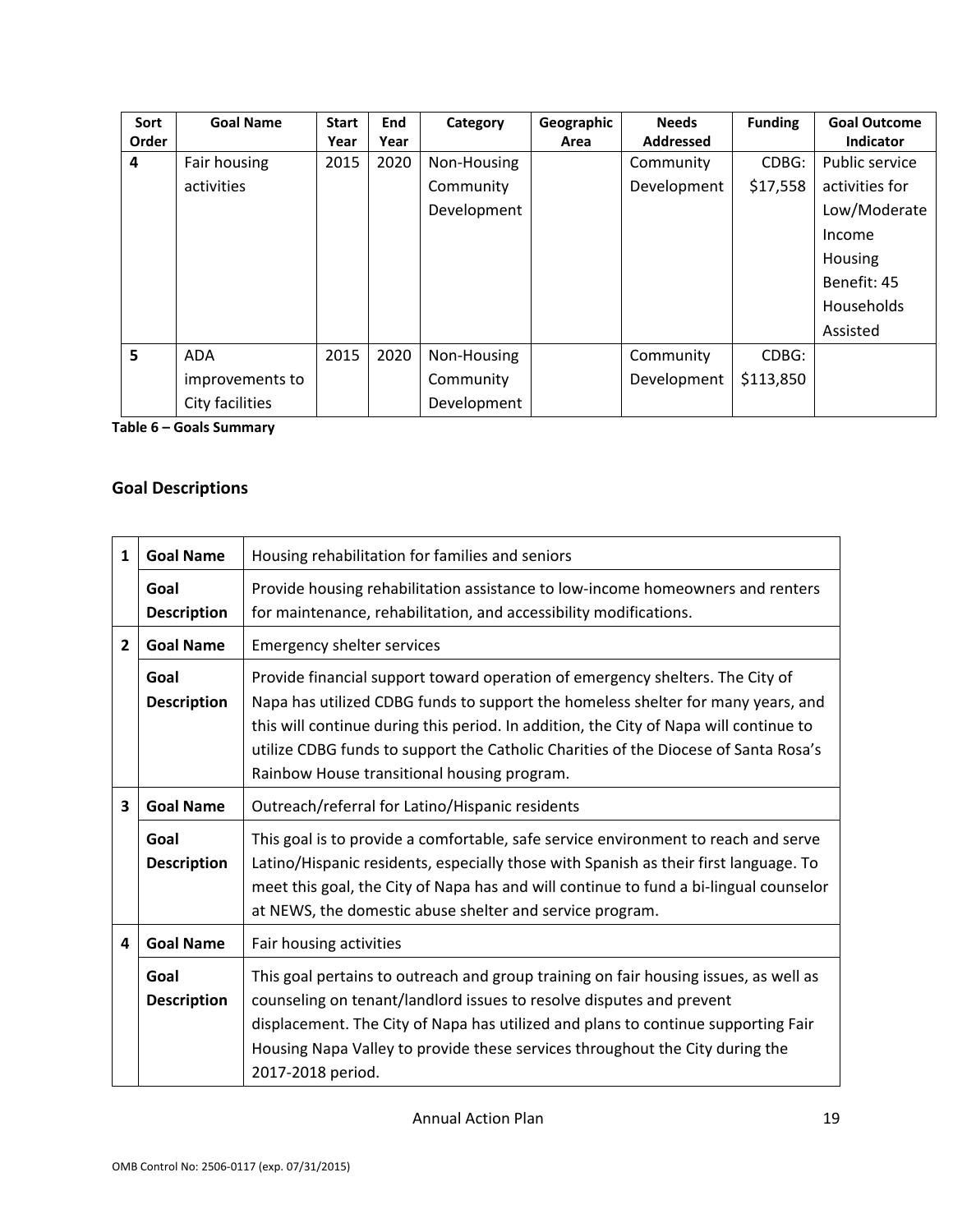| <b>Goal Name</b>   | ADA improvements to City facilities                                                    |
|--------------------|----------------------------------------------------------------------------------------|
| Goal               | Remove barriers to accessibility at City facilities. The City of Napa will support ADA |
| <b>Description</b> | improvements to the Senior Center facility which serves a targeted low- and            |
|                    | moderate-income population.                                                            |

**Table 7 – Goal Descriptions** 

### **Estimate the number of extremely low‐income, low‐income, and moderate‐income families to whom the jurisdiction will provide affordable housing as defined by HOME 91.215(b):**

Although the City of Napa does not anticipate using CDBG funds to support the development of new affordable housing during the upcoming period, the City does plan to use CDBG funds to support the South Napa Homeless Shelter, the NEWS domestic violence shelter, and the Catholic Charities' Rainbow House, as well as to support housing rehabilitation for low‐income households. It is estimated that the South Napa Homeless Shelter will serve 325 individuals per year, the NEWS domestic violence shelter will serve 175 people per year, and that the Rainbow House will serve 25 households per year. All households and individuals served at the South Napa Homeless Shelter, the NEWS domestic violence shelter and the Rainbow House can be expected to be extremely low‐ or low‐income households. The City expects to provide rehabilitation assistance to 25 low-income households per year through CDBG‐funded home rehabilitation loans and grants in addition to funding rehabilitation of a 51‐ unit affordable housing complex.

As previously discussed, Napa plans to use other resources, including the City's Affordable Housing Impact Fee Fund, to support the production of new affordable housing units during the planning period. Because Napa relies on nonprofit and private affordable housing developers to construct new affordable units, the number of affordable units produced during the planning period will depend on a number of factors, including the specific projects proposed by developers and the availability of other funding sources to support development, and therefore could not be estimated at the time that the Annual Plan was prepared.

The HACN will continue to provide Section 8 Housing Choice Vouchers to qualified tenants during the period, which currently provides affordable housing for 1,090 households in Napa.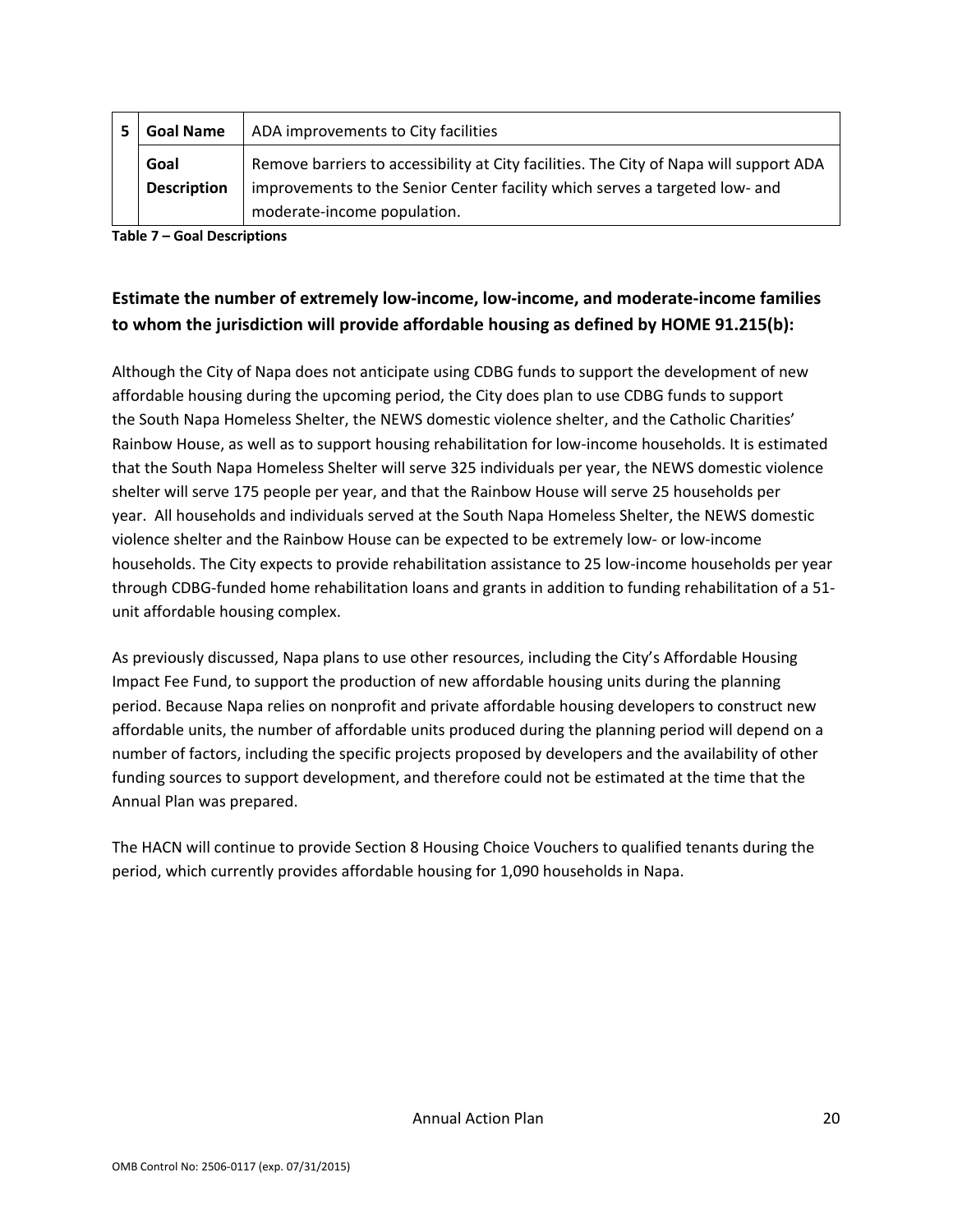### **AP‐35 Projects – 91.220(d)**

#### **Introduction**

The City of Napa has allocated CDBG funding to four projects during the 2017‐2018 program year, as summarized below. Funding allocated to CDBG administration will provide support to City staff to administer and monitor grants and to prepare CDBG reporting documents. Housing rehabilitation will provide low‐ and moderate‐income households in Napa with funding for accessibility modifications and needed repairs to single‐family owner‐occupied and multi‐family tenant‐occupied housing units. The public services project included in the table below encompasses fair housing services, operational support for the South Napa Homeless Shelter, a bilingual (Spanish/English) counselor at the NEWS domestic violence shelter, and a bilingual (Spanish/English) case manager at the Catholic Charities' Rainbow House transitional housing program. ADA improvements will remove barriers to accessibility at the City‐owned Senior Center.

| #              | <b>Project Name</b>              |
|----------------|----------------------------------|
| 1              | <b>CDBG Administration</b>       |
| $\overline{2}$ | <b>Housing Rehabilitation</b>    |
| 3              | <b>Public Services</b>           |
| 4              | <b>Facility ADA Improvements</b> |
| 5              | <b>Unallocated Funds</b>         |
|                |                                  |

**Table 8 – Project Information** 

#### **Describe the reasons for allocation priorities and any obstacles to addressing underserved needs**

The City of Napa determined allocation priorities based on information presented in the Consolidated Plan, including information gained from the consultation and citizen participation processes, the needs assessment, and the market analysis. In addition, the City of Napa considered the level of resources available from the CDBG program and the potential to leverage those funds to carry out various activities as well as the availability of other funding sources to address various needs. The allocation priorities in the Annual Plan are consistent with the priorities outlined in the Consolidated Plan.

A shortage of funding is expected to constitute the primary obstacle to addressing underserved needs in Napa. As shown in the Strategic Plan, the City of Napa has identified 16 goals for the 2015‐2020 Consolidated Plan planning period, but does not anticipate having the funding necessary to allocate resources toward each of these goals. However, the City continues to search for additional funding sources to support housing and community development goals and apply for funding as appropriate.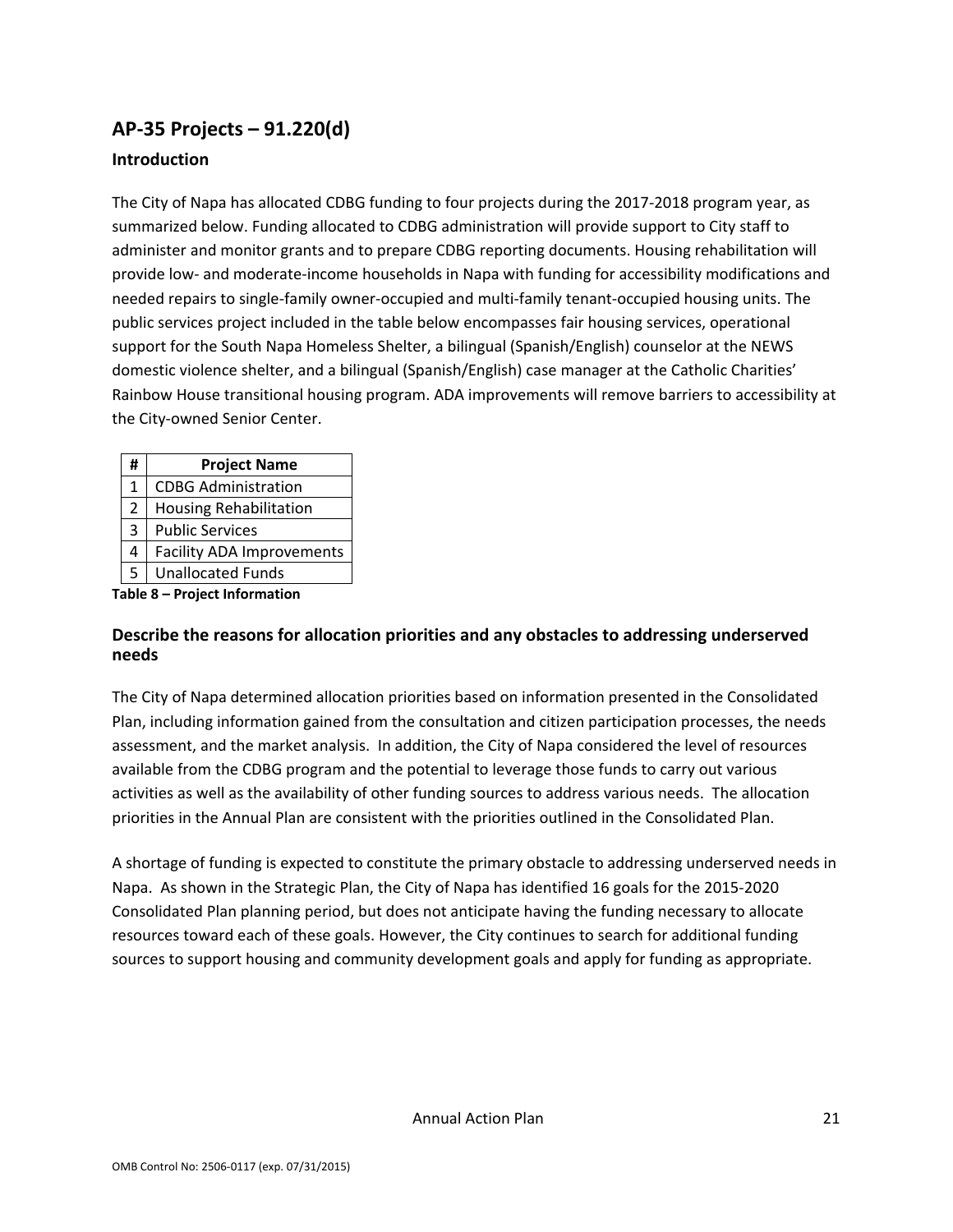# **Projects**

### **AP‐38 Projects Summary**

### **Project Summary Information**

### **Table 9 – Project Summary**

| $\mathbf{1}$ | <b>Project Name</b>                                                                                     | <b>CDBG Administration</b>                                                                                                                                         |
|--------------|---------------------------------------------------------------------------------------------------------|--------------------------------------------------------------------------------------------------------------------------------------------------------------------|
|              | <b>Target Area</b>                                                                                      |                                                                                                                                                                    |
|              | <b>Goals Supported</b>                                                                                  | Housing rehabilitation for families and seniors<br><b>Emergency shelter services</b><br>Outreach/referral for Latino/Hispanic residents<br>Fair housing activities |
|              | <b>Needs Addressed</b>                                                                                  | <b>Affordable Housing</b><br><b>Homeless Services</b><br><b>Community Development</b>                                                                              |
|              | <b>Funding</b>                                                                                          | CDBG: \$133,568                                                                                                                                                    |
|              | <b>Description</b>                                                                                      | General management, oversight, monitoring, environmental review,<br>accounting, and coordination of all CDBG programs                                              |
|              | <b>Target Date</b>                                                                                      | 6/30/2018                                                                                                                                                          |
|              | <b>Estimate the number</b><br>and type of families<br>that will benefit from<br>the proposed activities | Not Applicable.                                                                                                                                                    |
|              | <b>Location Description</b>                                                                             | Citywide.                                                                                                                                                          |
|              | <b>Planned Activities</b>                                                                               | See description.                                                                                                                                                   |
| $\mathbf{2}$ | <b>Project Name</b>                                                                                     | <b>Housing Rehabilitation</b>                                                                                                                                      |
|              | <b>Target Area</b>                                                                                      |                                                                                                                                                                    |
|              | <b>Goals Supported</b>                                                                                  | Housing rehabilitation for families and seniors                                                                                                                    |
|              | <b>Needs Addressed</b>                                                                                  | <b>Affordable Housing</b>                                                                                                                                          |
|              | <b>Funding</b>                                                                                          | CDBG: \$281,898                                                                                                                                                    |
|              | <b>Description</b>                                                                                      | Rehabilitation of housing                                                                                                                                          |
|              | <b>Target Date</b>                                                                                      | 6/30/2018                                                                                                                                                          |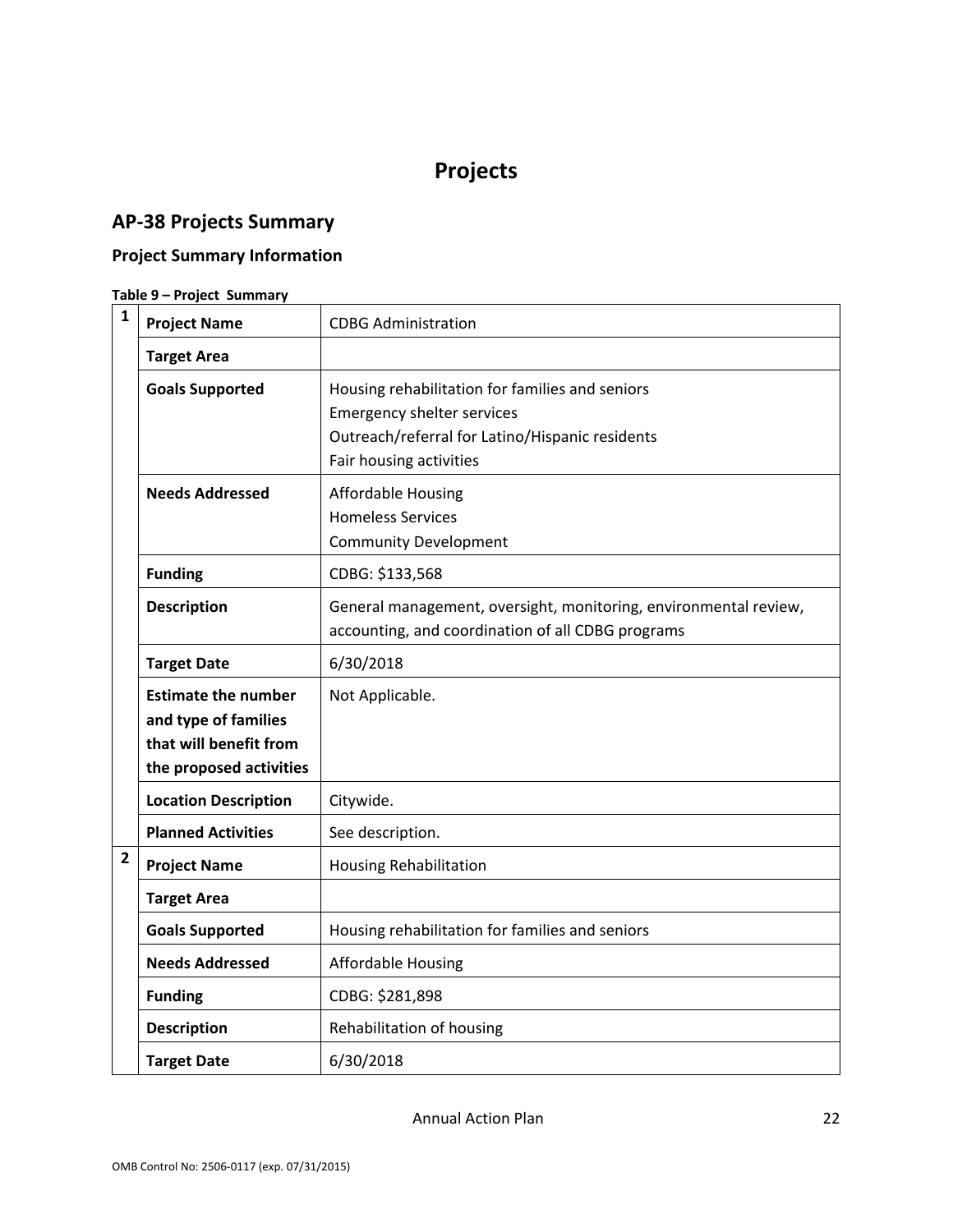|   | <b>Estimate the number</b><br>and type of families<br>that will benefit from<br>the proposed activities | It is estimated that this activity will benefit 25 families in single-family<br>households and 51 families in multi-family facilities with incomes at or<br>below 80 percent of AMI. Households that will benefit from this activity<br>are expected to include seniors, households in need of accessibility<br>improvements, and other households in need of necessary home<br>repairs. |
|---|---------------------------------------------------------------------------------------------------------|------------------------------------------------------------------------------------------------------------------------------------------------------------------------------------------------------------------------------------------------------------------------------------------------------------------------------------------------------------------------------------------|
|   | <b>Location Description</b>                                                                             | Citywide.                                                                                                                                                                                                                                                                                                                                                                                |
|   | <b>Planned Activities</b>                                                                               | See description.                                                                                                                                                                                                                                                                                                                                                                         |
| 3 | <b>Project Name</b>                                                                                     | <b>Public Services</b>                                                                                                                                                                                                                                                                                                                                                                   |
|   | <b>Target Area</b>                                                                                      |                                                                                                                                                                                                                                                                                                                                                                                          |
|   | <b>Goals Supported</b>                                                                                  | <b>Emergency shelter services</b><br>Outreach/referral for Latino/Hispanic residents<br>Fair housing activities                                                                                                                                                                                                                                                                          |
|   | <b>Needs Addressed</b>                                                                                  | <b>Homeless Services</b><br><b>Community Development</b>                                                                                                                                                                                                                                                                                                                                 |
|   | <b>Funding</b>                                                                                          | CDBG: \$134,610                                                                                                                                                                                                                                                                                                                                                                          |
|   | <b>Description</b>                                                                                      | All Public Services Approved for the 2017-2018 Annual Action Plan<br>Including: South Napa Homeless Shelter, NEWS, Fair Housing Napa<br>Valley, and Catholic Charities                                                                                                                                                                                                                   |
|   | <b>Target Date</b>                                                                                      | 6/30/2018                                                                                                                                                                                                                                                                                                                                                                                |
|   | <b>Estimate the number</b><br>and type of families                                                      | 45 persons to receive fair housing counseling and landlord/tenant<br>mediation from Fair Housing Napa Valley.                                                                                                                                                                                                                                                                            |
|   | that will benefit from                                                                                  | 325 individuals served at the South Napa Homeless Shelter                                                                                                                                                                                                                                                                                                                                |
|   | the proposed activities                                                                                 | 175 persons served by a bilingual counselor at the NEWS domestic<br>violence shelter                                                                                                                                                                                                                                                                                                     |
|   |                                                                                                         | 25 families served at the Catholic Charities Rainbow House                                                                                                                                                                                                                                                                                                                               |
|   | <b>Location Description</b>                                                                             | Citywide.                                                                                                                                                                                                                                                                                                                                                                                |
|   | <b>Planned Activities</b>                                                                               | Provide funding to Fair Housing Napa Valley for fair housing<br>outreach, education, counseling, and landlord/tenant mediation.                                                                                                                                                                                                                                                          |
|   |                                                                                                         | Provide operational support to South Napa Homeless Shelter.                                                                                                                                                                                                                                                                                                                              |
|   |                                                                                                         | Provide funding for a bilingual counselor at the NEWS domestic<br>violence shelter.                                                                                                                                                                                                                                                                                                      |
|   |                                                                                                         | Provide operational support to Catholic Charities for the Rainbow<br>House.                                                                                                                                                                                                                                                                                                              |
|   | <b>Project Name</b>                                                                                     | <b>Facility ADA Improvements</b>                                                                                                                                                                                                                                                                                                                                                         |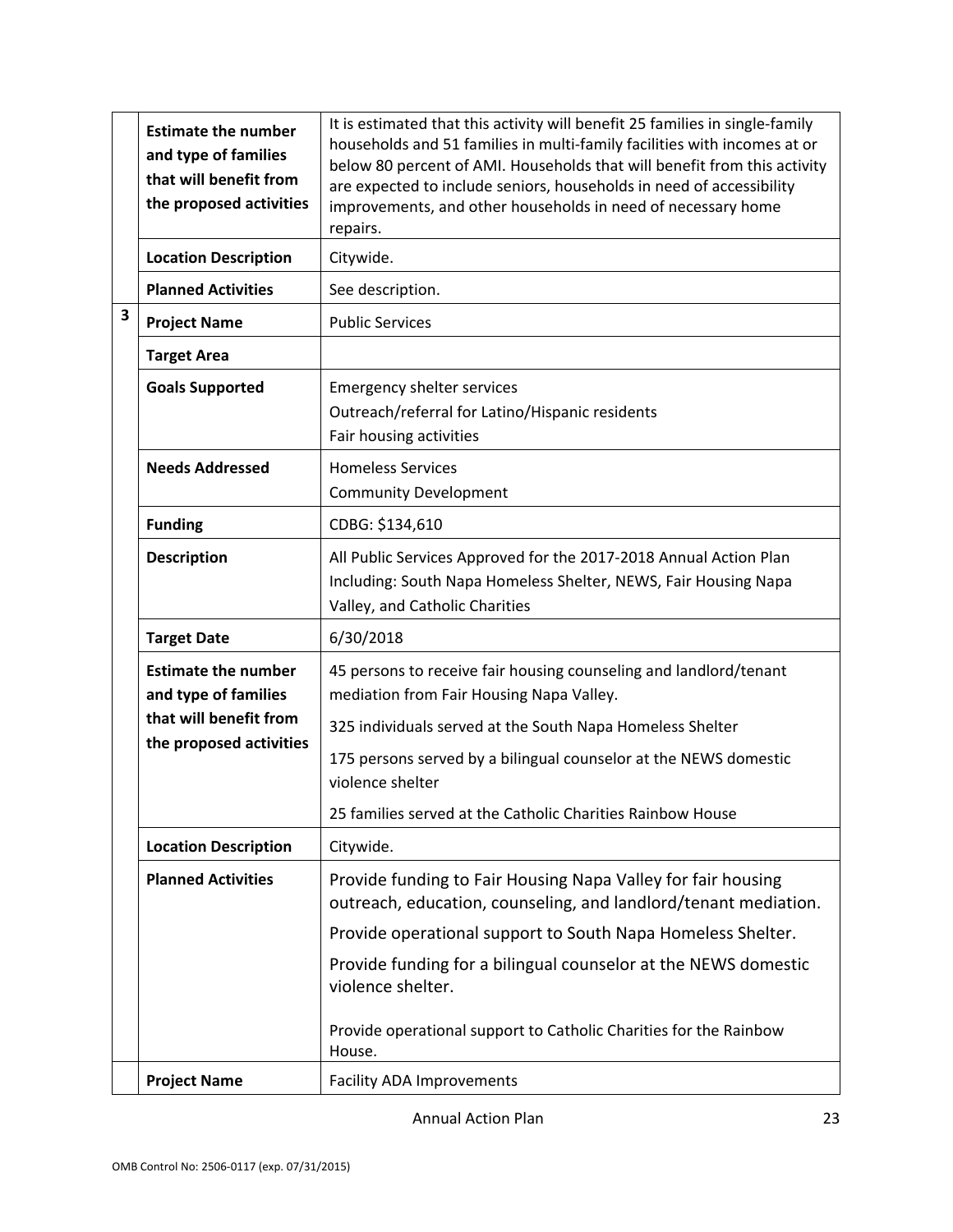| 4 | <b>Target Area</b>                                                                                      |                                                                                                                                                                     |
|---|---------------------------------------------------------------------------------------------------------|---------------------------------------------------------------------------------------------------------------------------------------------------------------------|
|   | <b>Goals Supported</b>                                                                                  | ADA improvements to City facilities                                                                                                                                 |
|   | <b>Needs Addressed</b>                                                                                  | <b>Community Development</b>                                                                                                                                        |
|   | <b>Funding</b>                                                                                          | CDBG: \$113,850                                                                                                                                                     |
|   | <b>Description</b>                                                                                      | Installation of ADA improvements and removal of barriers at City<br>facilities including the Senior Center.                                                         |
|   | <b>Target Date</b>                                                                                      | 6/30/2018                                                                                                                                                           |
|   | <b>Estimate the number</b><br>and type of families<br>that will benefit from<br>the proposed activities | It is estimated that attendance will increase by 20% at the Senior<br>Center as a direct result of the ADA improvements and other non-<br>CDBG funded enhancements. |
|   | <b>Location Description</b>                                                                             | Senior Center, 1500 Jefferson Street, Napa                                                                                                                          |
|   | <b>Planned Activities</b>                                                                               | Remove ADA barriers to increase circulation at the facility and<br>provide additional accessibility.                                                                |
| 5 | <b>Project Name</b>                                                                                     | <b>Unallocated Funds</b>                                                                                                                                            |
|   | <b>Target Area</b>                                                                                      |                                                                                                                                                                     |
|   | <b>Goals Supported</b>                                                                                  | N/A                                                                                                                                                                 |
|   | <b>Needs Addressed</b>                                                                                  | N/A                                                                                                                                                                 |
|   | <b>Funding</b>                                                                                          | CDBG: \$68,096                                                                                                                                                      |
|   | <b>Description</b>                                                                                      | Unallocated revolving loan program income. The City does not allocate<br>these funds until such time that the program income has been received.                     |
|   | <b>Target Date</b>                                                                                      | 6/30/2017                                                                                                                                                           |
|   | <b>Estimate the number</b><br>and type of families<br>that will benefit from<br>the proposed activities | N/A                                                                                                                                                                 |
|   | <b>Location Description</b>                                                                             | Citywide                                                                                                                                                            |
|   | <b>Planned Activities</b>                                                                               | N/A                                                                                                                                                                 |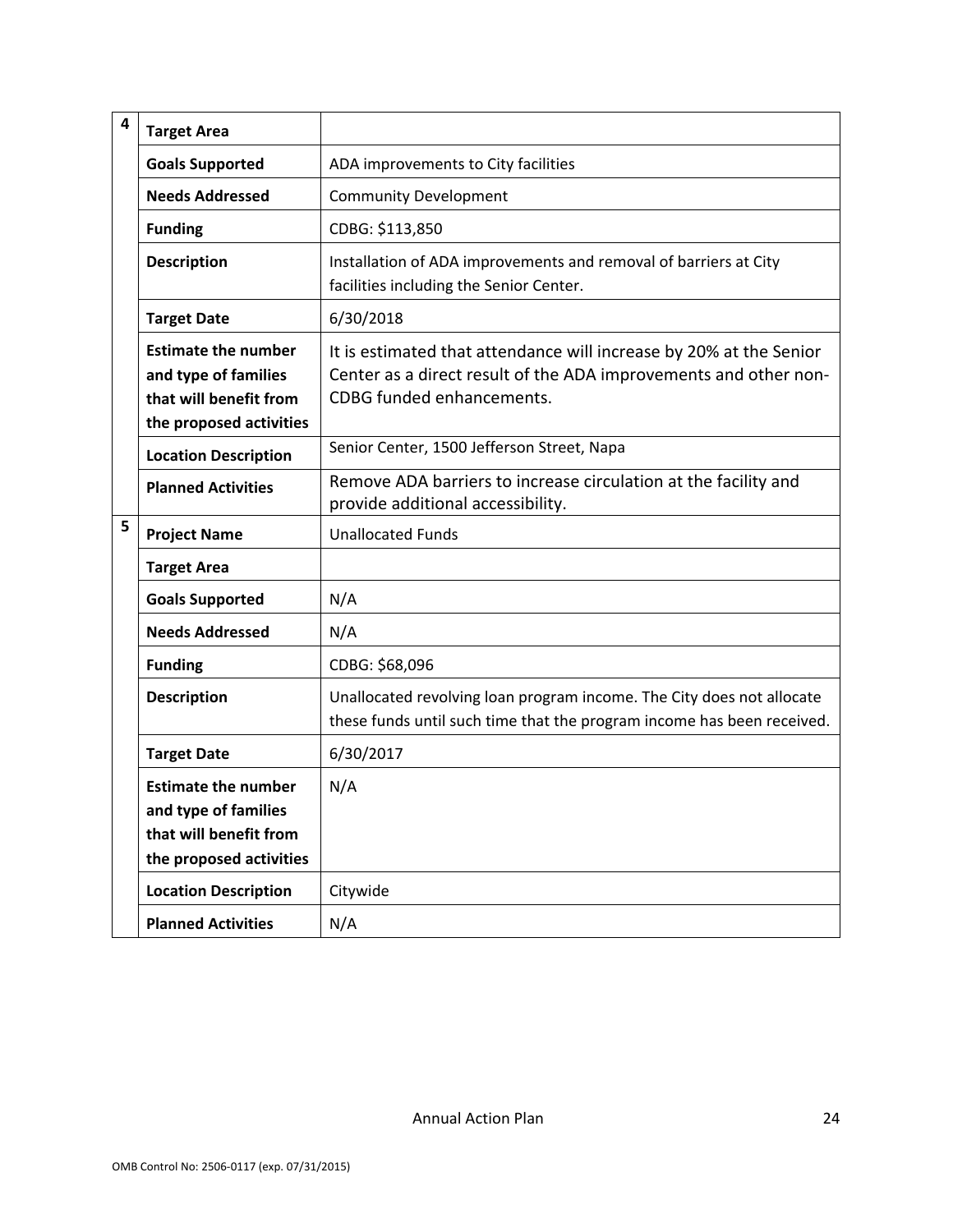### **AP‐50 Geographic Distribution – 91.220(f)**

### **Description of the geographic areas of the entitlement (including areas of low‐income and minority concentration) where assistance will be directed**

To the extent that activities funded through CDBG serve a particular geographic area, these activities are located in lower‐income Census Tract Block Groups, according to CDBG regulations (i.e. low/moderate income area benefit). During the Fiscal Year 2017‐2018, there are currently no projects targeted to a geographic area.

In Fiscal Year 2017‐2018 Napa plans to allocate funds to organizations that provide housing and services to low- and moderate-income persons, based on CDBG program regulations (low/moderate income limited clientele). This consists of funding allocated to facilities and organizations providing services to homeless individuals and victims of domestic violence, as well as to support fair housing activities.

#### **Geographic Distribution**

| Target Area   Percentage of Funds |
|-----------------------------------|
|                                   |

**Table 10 ‐ Geographic Distribution** 

### **Rationale for the priorities for allocating investments geographically**

See above.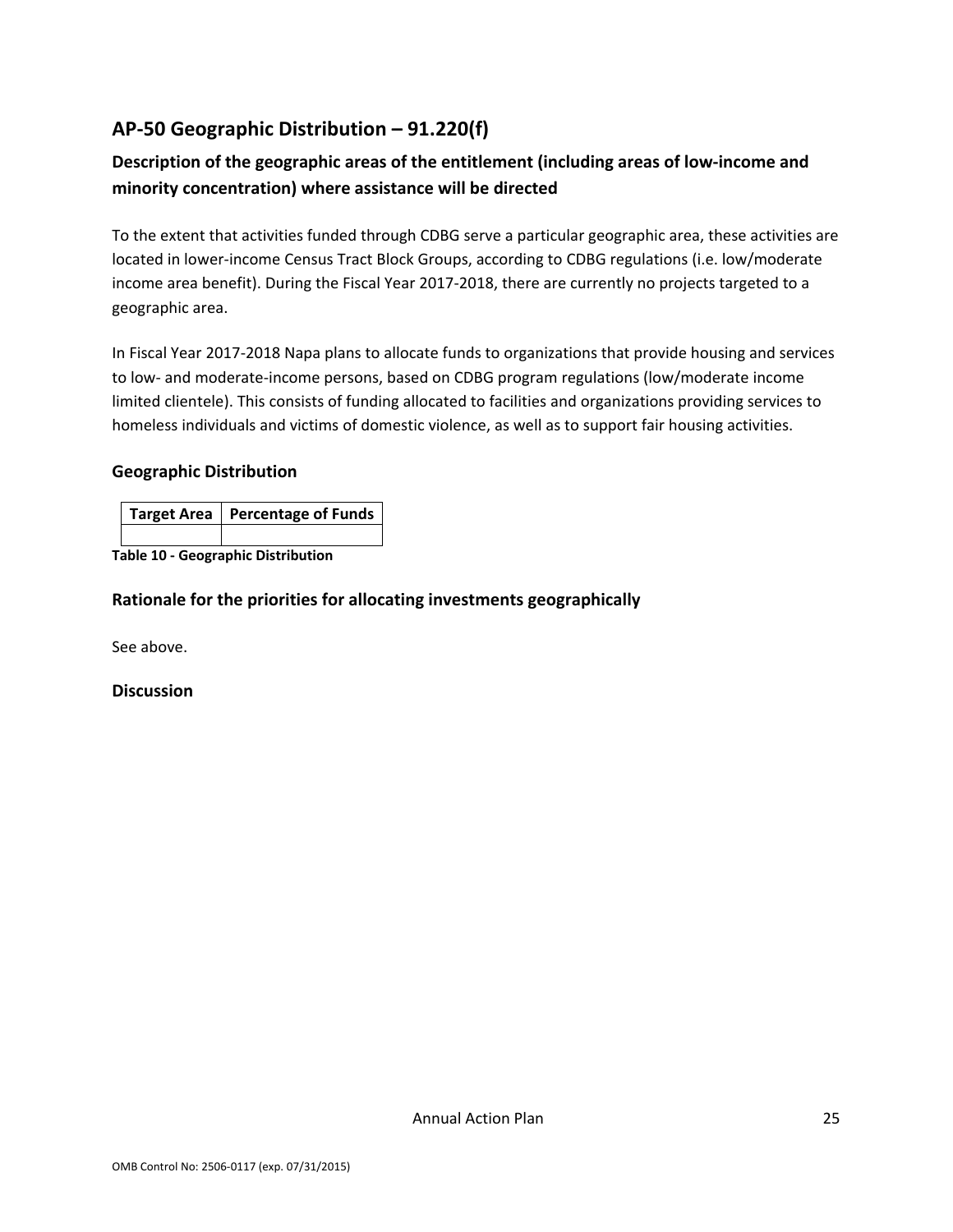# **Affordable Housing**

# **AP‐55 Affordable Housing – 91.220(g)**

### **Introduction**

This section specifies goals for the number of households to be provided with affordable housing due to City of Napa CDBG expenditures within the Fiscal Year 2017‐2018 by household type and type of activity. Per HUD guidelines, this section does not include the provision of emergency shelter, transitional shelter, or social services.

The Third Year Action Plan allocates funding to provide households with affordable housing through housing rehabilitation, as discussed in sections AP‐35 and AP‐38. The City's housing rehabilitation activities provide low- and moderate-income homeowners with funding to complete needed home repairs and accessibility modifications, allowing these households to remain in their homes. The program primarily serves elderly households and households that include individuals with disabilities.

| One Year Goals for the Number of Households to be Supported |    |
|-------------------------------------------------------------|----|
| Homeless                                                    |    |
| Non-Homeless                                                | 54 |
| Special-Needs                                               | 22 |
| Total                                                       | 76 |

**Table 11 ‐ One Year Goals for Affordable Housing by Support Requirement** 

| One Year Goals for the Number of Households Supported Through |    |
|---------------------------------------------------------------|----|
| <b>Rental Assistance</b>                                      |    |
| The Production of New Units                                   |    |
| Rehab of Existing Units                                       | 76 |
| <b>Acquisition of Existing Units</b>                          |    |
| Total                                                         | 76 |

**Table 12 ‐ One Year Goals for Affordable Housing by Support Type**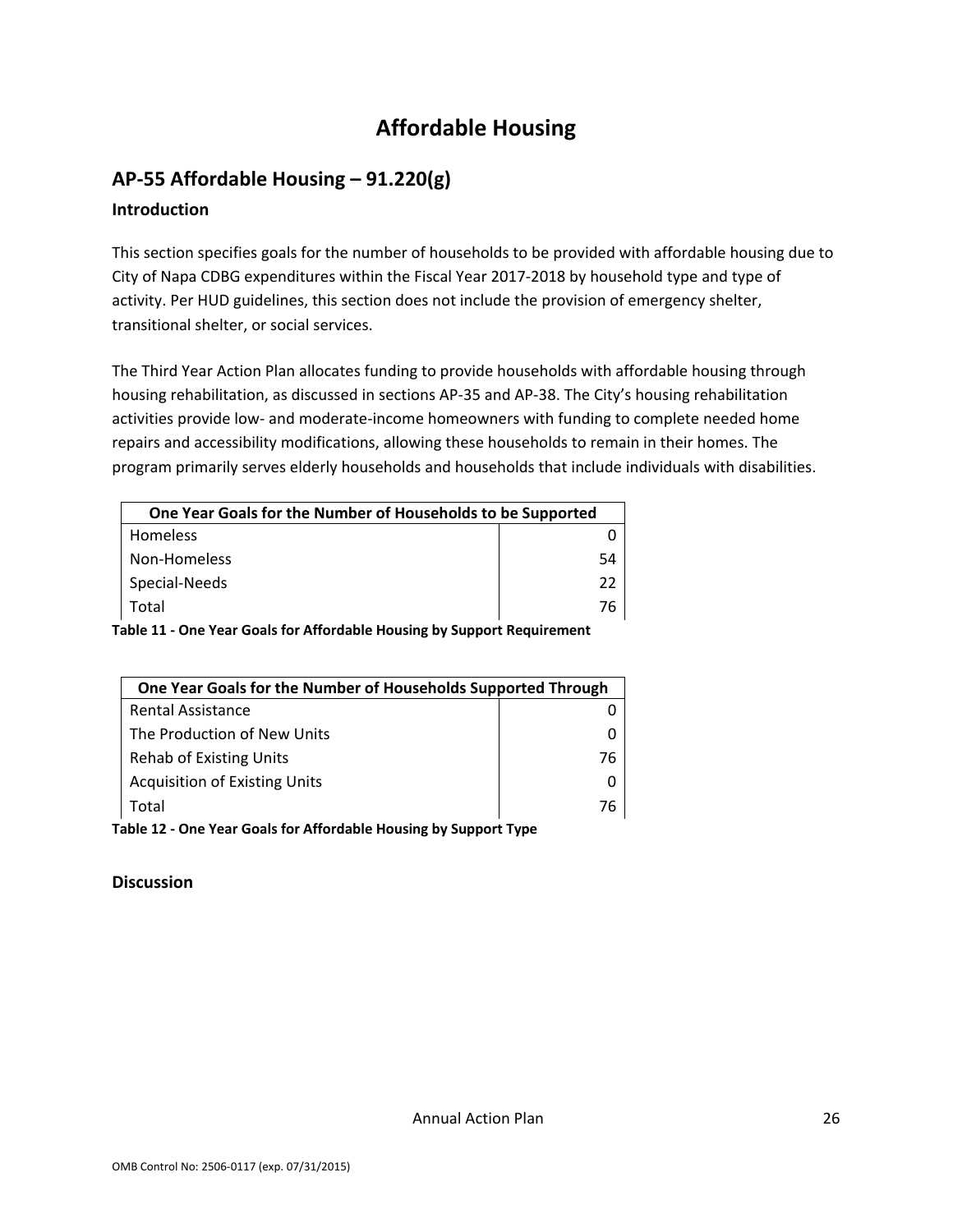# **AP‐60 Public Housing** *–* **91.220(h)**

### **Introduction**

This section is not applicable; the City of Napa does not own or operate any public housing units.

#### **Actions planned during the next year to address the needs to public housing**

This section is not applicable; the City of Napa does not own or operate any public housing units.

### **Actions to encourage public housing residents to become more involved in management and participate in homeownership**

This section is not applicable; the City of Napa does not own or operate any public housing units.

### **If the PHA is designated as troubled, describe the manner in which financial assistance will be provided or other assistance**

This section is not applicable; the City of Napa does not own or operate any public housing units.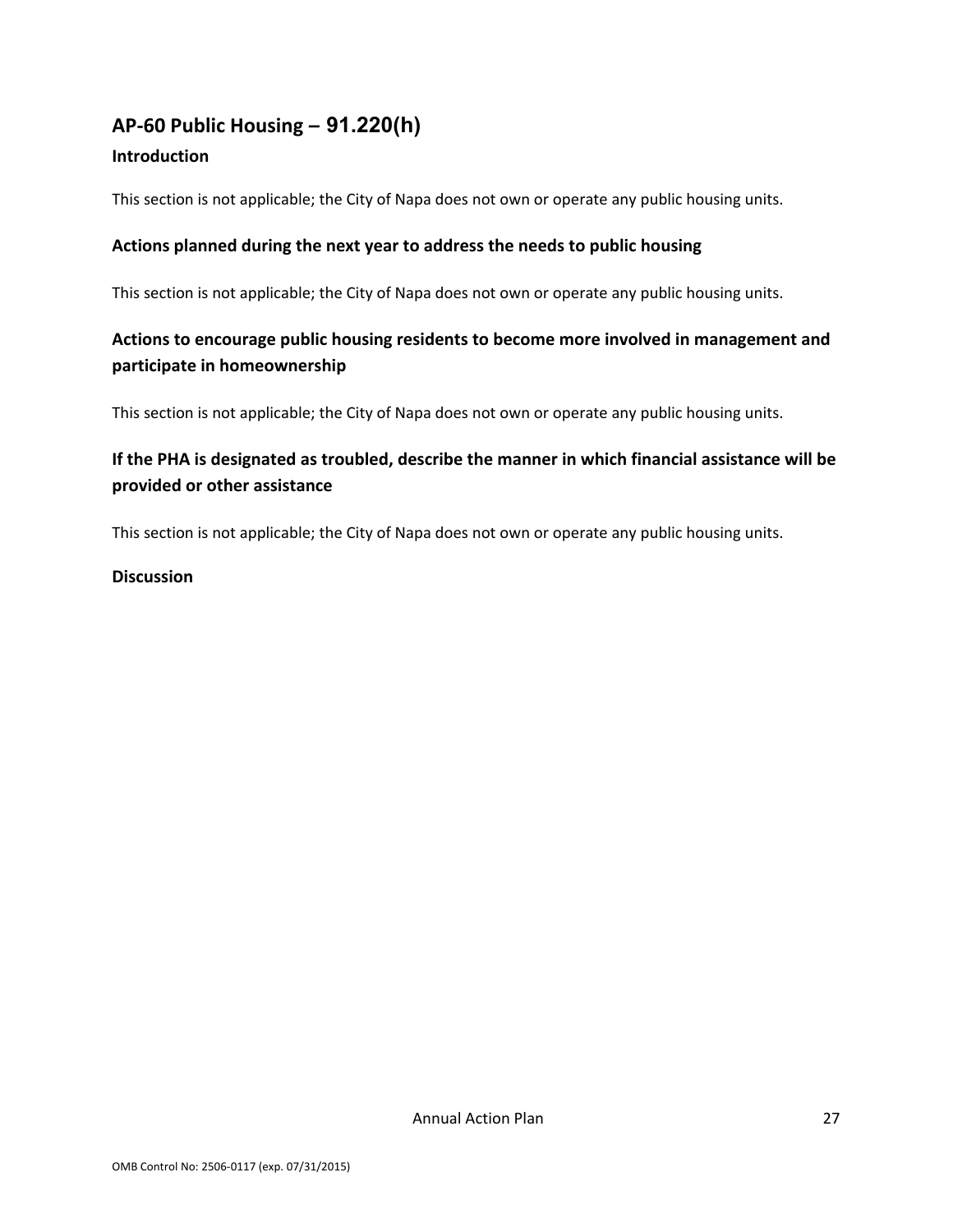### **AP‐65 Homeless and Other Special Needs Activities – 91.220(i) Introduction**

Napa participates in the Napa County Continuum of Care, which seeks to coordinate housing and supportive services to assist homeless individuals and families in securing permanent housing. The City's Third Year Annual Action Plan supports the Continuum of Care's activities to address homelessness.

### **Describe the jurisdictions one‐year goals and actions for reducing and ending homelessness including**

### **Reaching out to homeless persons (especially unsheltered persons) and assessing their individual needs**

As discussed in the Consolidated Plan, the City of Napa addresses homelessness on an ongoing basis in coordination with the Napa County Continuum of Care. As a part of these efforts, the City of Napa supports a variety of ongoing outreach activities, detailed in section MA‐30 of the Consolidated Plan. Napa's one‐year goals and projects specified in the Third Year Annual Action Plan support these efforts by providing operational support to the South Napa Homeless Shelter and Catholic Charities' Rainbow House, which both offer outreach, assessment, and referral to individuals and households experiencing homelessness. In addition, projects included in the Third Year Annual Action Plan include providing funding for a Spanish‐speaking counselor at the NEWS domestic violence shelter.

### **Addressing the emergency shelter and transitional housing needs of homeless persons**

The Third Year Annual Action Plan allocates funding to provide support to the South Napa Homeless Shelter, the NEWS domestic violence shelter and the Catholic Charities' Rainbow House, which support the City's ongoing efforts to address emergency and transitional housing needs in Napa. The City of Napa also engages in ongoing activities to address the emergency shelter and transitional housing needs of homeless persons through participation in the Continuum of Care and by maintaining close networks with agencies that provide emergency and transitional housing to Napa residents (see section MA‐30 of the Consolidated Plan). Additionally, the City ensures that local policies, as detailed in the City's Housing Element, facilitate the development of emergency and transitional housing. Additionally, the City, Housing Authority, and County have worked with outside consultants to redesign the community's homeless system in order to implement national best practices including a housing-focused approach. The changes to the system are beginning to be implemented in Fiscal Year 2017‐2018 which includes a new homeless shelter system operator, 24 hours services at the South Napa Shelter, enhanced case management and easier access to services.

### **Helping homeless persons (especially chronically homeless individuals and families, families with children, veterans and their families, and unaccompanied youth) make the transition to**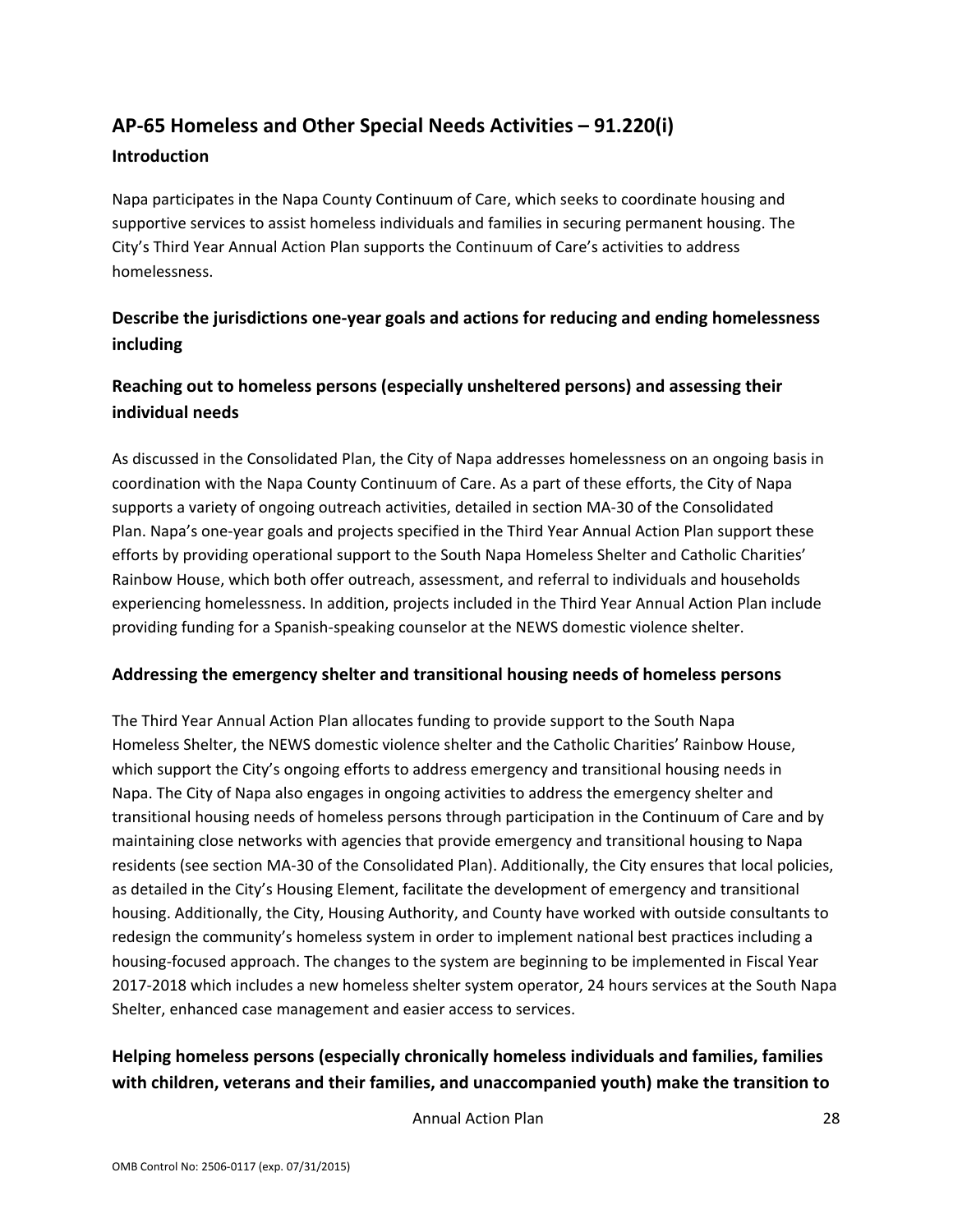**permanent housing and independent living, including shortening the period of time that individuals and families experience homelessness, facilitating access for homeless individuals and families to affordable housing units, and preventing individuals and families who were recently homeless from becoming homeless again** 

Along with the City of Napa, there are a number of agencies in and near Napa that provide assistance to help homeless persons make the transition to permanent housing and independent living, as detailed in section MA-30 of the Consolidated Plan. The City engages in ongoing coordination with these agencies, in part through participation in the Napa County Continuum of Care.

The Annual Plan allocates funding to the South Napa Homeless Shelter, NEWS domestic violence shelter and Catholic Charities Rainbow House, all of which provide services to assist homeless people transition to permanent housing. The City's ability to further support services for people transitioning from homelessness is somewhat limited by funding constraints, including the CDBG program's 15 percent cap on public services spending. However, as described above, the City, Housing Authority, and County are in the process of redesigning the community's housing and shelter system to shorten shelter stays and increase the number of homeless households leaving shelters for permanent housing.

In addition to services that are targeted specifically to households transitioning from homelessness, access to affordable housing is critical to help homeless individuals and families transition from homelessness. Although Napa's Third Year Annual Action Plan does not allocate CDBG funds to support the construction of new affordable units, the City uses its Affordable Housing Impact Fee Fund, General Fund and other funding sources to provide financial support to affordable developments. Napa also ensures that City ordinances and policies are designed to facilitate affordable housing production and remove constraints to the development of affordable housing. Programs to address the City's affordable housing needs are discussed in greater detail elsewhere in the Consolidated Plan and in the City's Housing Element.

**Helping low‐income individuals and families avoid becoming homeless, especially extremely low‐income individuals and families and those who are: being discharged from publicly funded institutions and systems of care (such as health care facilities, mental health facilities, foster care and other youth facilities, and corrections programs and institutions); or, receiving assistance from public or private agencies that address housing, health, social services, employment, education, or youth needs.** 

The City implements a number of policies and programs to provide access to affordable housing, which is essential to prevent homelessness among at-risk households, as detailed elsewhere in the 2015-2020 Consolidated Plan and in the City's Housing Element. Ongoing actions that the City of Napa engages in to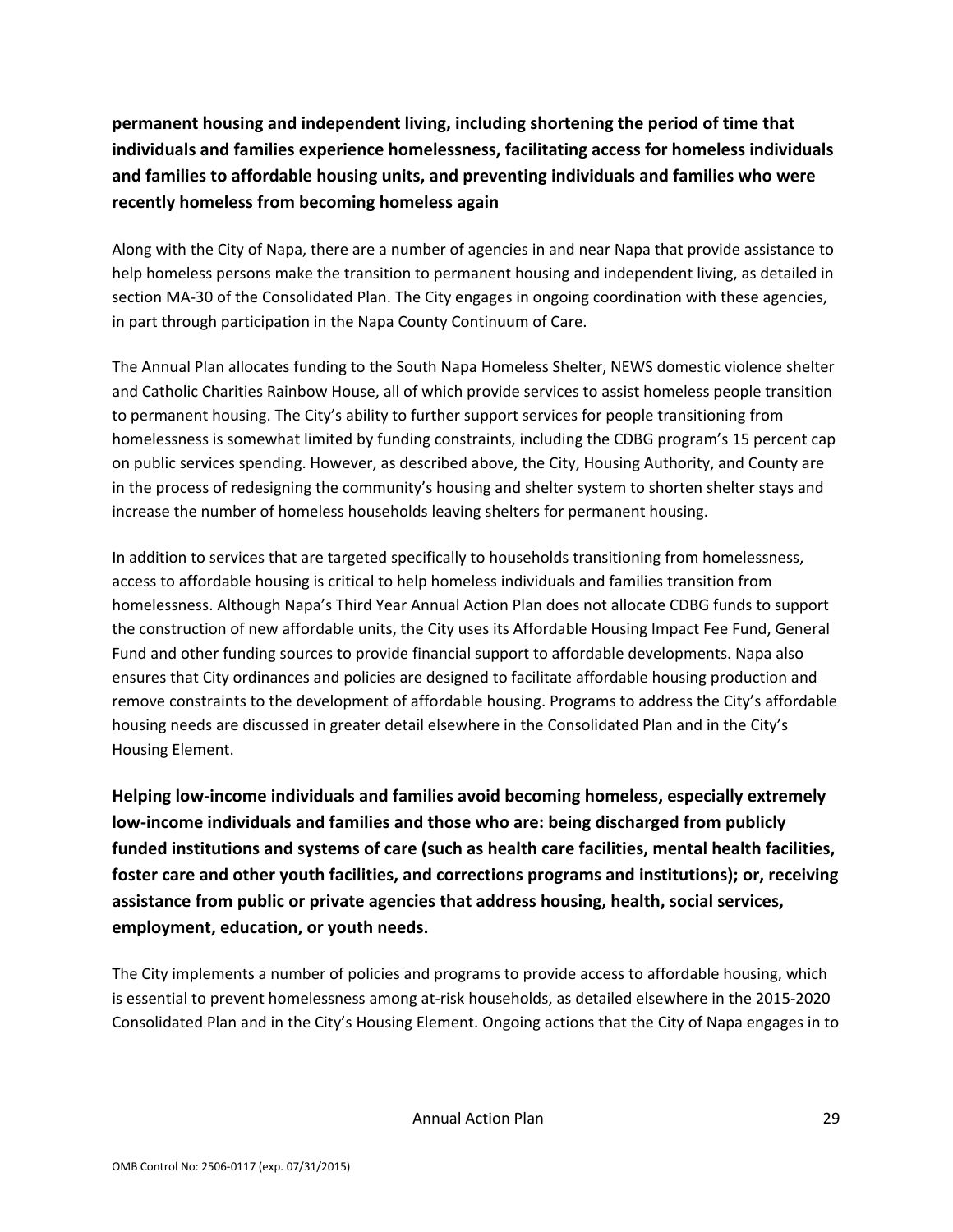provide access to affordable housing include, but are not limited to:

- Operating the Section 8 Housing Choice Voucher program
- Providing rental assistance through the Housing Authority's Family Unification Program, which can be used by youth aging out of foster care and by families at-risk of losing their children due to lack of housing or risk of homelessness;
- Adopting land use and other regulations that support the development of affordable housing, emergency shelters, transitional housing, and permanent supportive housing; and
- Providing financial support for affordable housing activities.

In addition to ongoing activities, the City of Napa uses available funding sources to provide financial support to assist in the development of new affordable housing developments, including developments for at-risk populations or populations with special needs.

Many extremely low‐income and special needs households may require specific services to avoid becoming homeless. Sections MA‐30 and MA‐35 of the Consolidated Plan detail services available to households in Napa that are at risk of becoming homeless. In addition, the Third Year Annual Action Plan allocates funding to support fair housing activities, which can assist in preventing wrongful evictions and discriminatory housing practices that could result in homelessness. A shortage of funding constitutes the primary barrier to helping low‐income individuals and families to avoid becoming homeless.

| One year goals for the number of households to be provided housing through the use of HOPWA<br>for:               |     |
|-------------------------------------------------------------------------------------------------------------------|-----|
| Short-term rent, mortgage, and utility assistance to prevent homelessness of the<br>individual or family          | N/A |
| Tenant-based rental assistance                                                                                    | N/A |
| Units provided in housing facilities (transitional or permanent) that are being<br>developed, leased, or operated | N/A |
| Units provided in transitional short-term housing facilities developed, leased, or<br>operated with HOPWA funds   | N/A |
| Total                                                                                                             | N/A |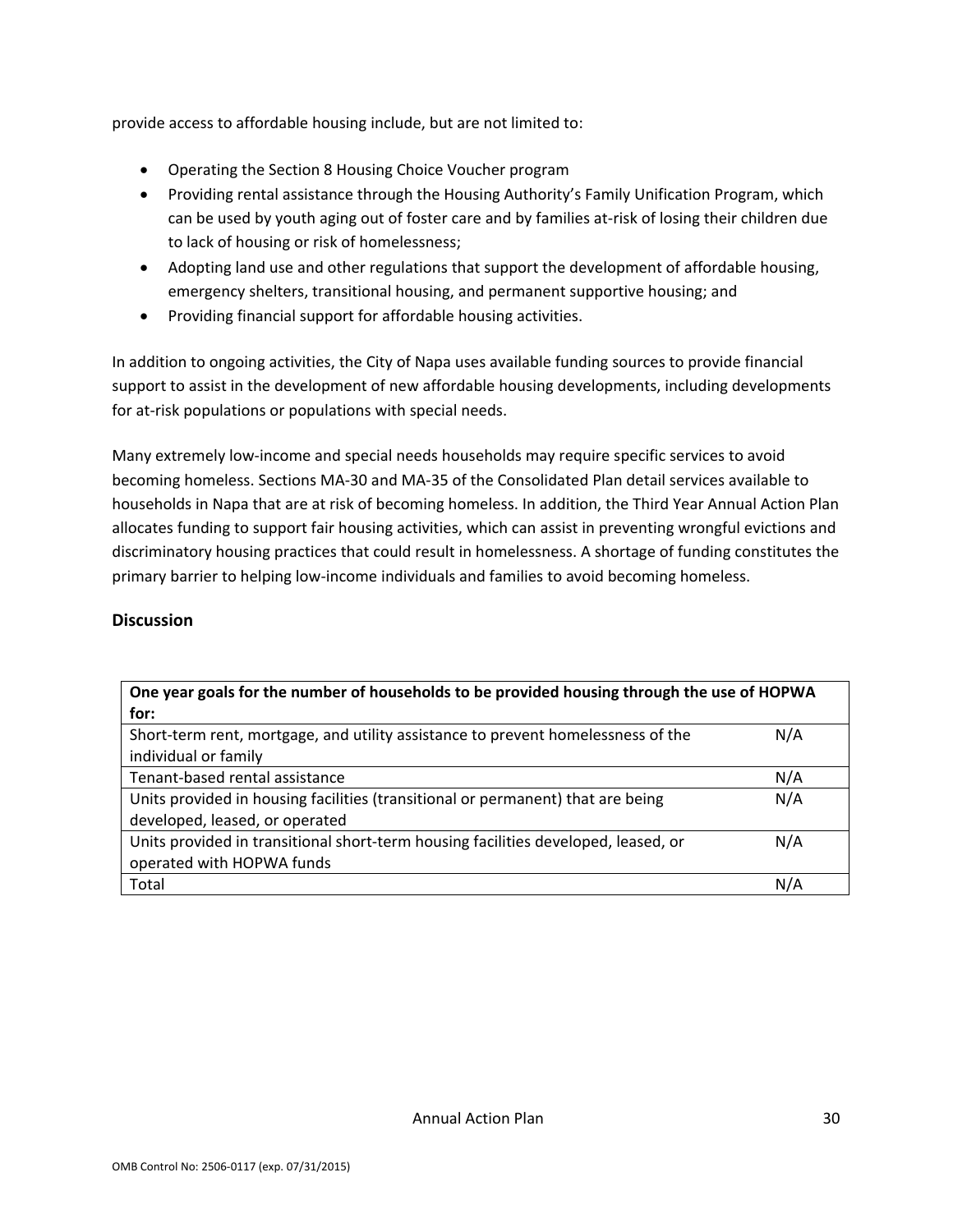### **AP‐75 Barriers to affordable housing – 91.220(j)**

#### **Introduction**

In accordance with State law, the City of Napa adopted an updated Housing Element in 2015 that details how the jurisdiction will plan for affordable housing, including an analysis of public policies that serve as barriers to affordable housing and specific actions that the City will take to remove any barriers. The City's 2015 Housing Element found that City policies generally support affordable housing production rather than serve as a constraint (see Section MA‐40 of the Consolidated Plan). Nonetheless, the Housing Element includes actions that the City will take to further support affordable housing through City policies, as discussed below.

**Actions it planned to remove or ameliorate the negative effects of public policies that serve as barriers to affordable housing such as land use controls, tax policies affecting land, zoning ordinances, building codes, fees and charges, growth limitations, and policies affecting the return on residential investment** 

The Housing Element Update contains the following programs to remove barriers to the provision of new and rehabilitated affordable housing:

- Identification of 60 sites to meet Napa's Regional Housing Need Allocation (RHNA) goal of 835 new units for the planning period (which includes 432 units for extremely low to moderate income households). The Housing Element indicates these 60 sites have a combined development capacity of over 3,000 housing units.
- Adoption of a Downtown Specific Plan (2012), which designated numerous additional mixed-use sites that allow for multifamily housing.
- Recent revisions to the City's parking regulations.
- Recommended expansion of the City's Affordable Housing Overlay Zone, although the Housing Element considers this zoning tool to be usable only for ownership housing due to a recent court ruling (Palmer) that prohibits inclusionary housing requirements for market-rate rental projects.

Numerous additional policies and programs in the City of Napa's updated Housing Element will work together to reduce barriers to affordable housing and further facilitate affordable housing production. For further information see http://www.cityofnapa.org/index.php?option=com\_content&view=article&id=1748&Itemid=896.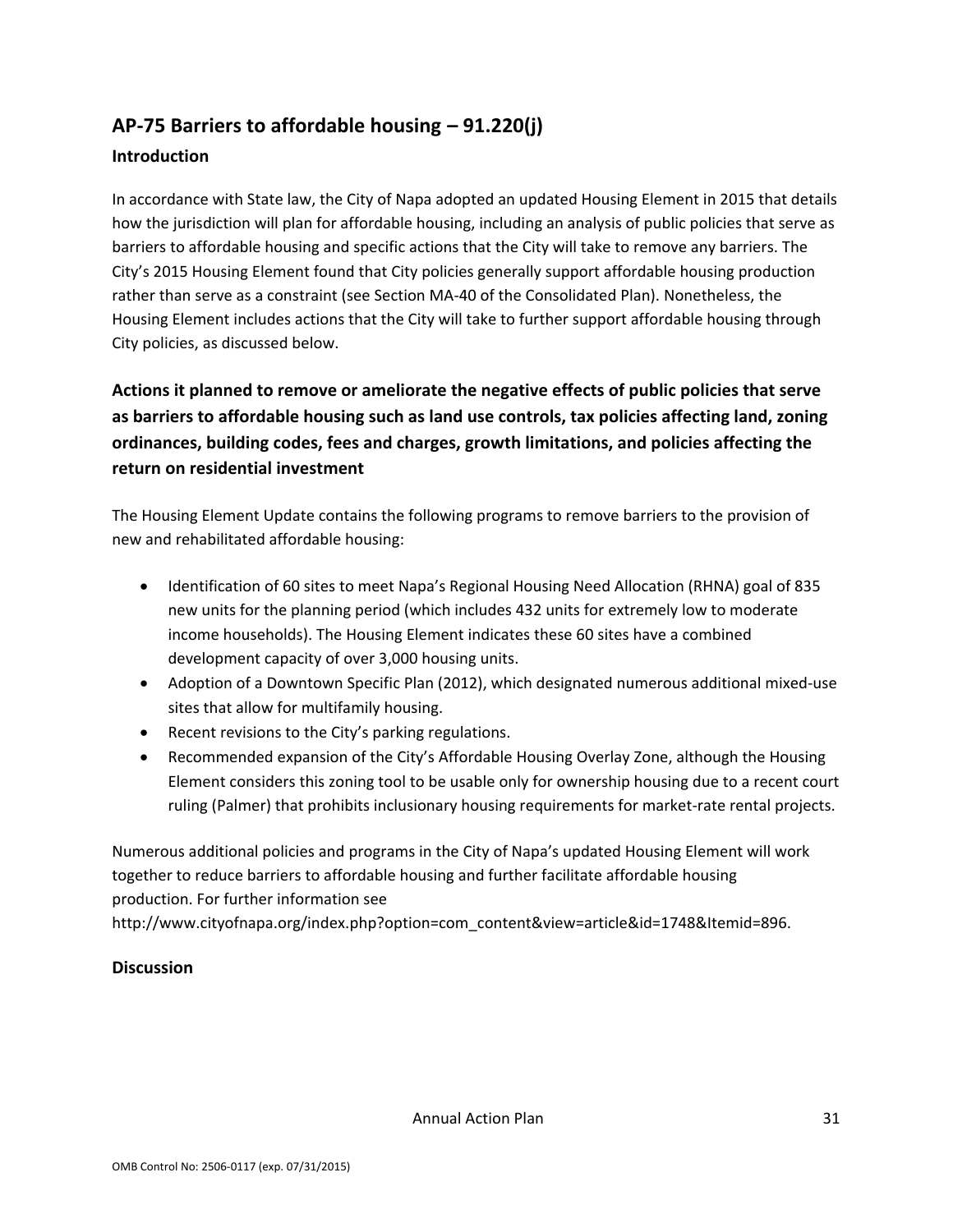# **AP‐85 Other Actions – 91.220(k)**

#### **Introduction**

The City of Napa uses a number of strategies to address the affordable housing, homeless, and community development needs identified in the Consolidated Plan. This section provides an overview of the City's ongoing activities and planned future actions to address obstacles to meeting underserved needs, foster and maintain affordable housing, reduce lead‐based paint hazards, reduce the number of poverty‐level families, develop institutional structure, and enhance coordination between housing providers and social service agencies.

#### **Actions planned to address obstacles to meeting underserved needs**

As discussed in section AP‐35 above, a shortage of funding for affordable housing, homeless services, and community development activities is the primary obstacle to meeting underserved needs in Napa. The City of Napa actively pursues federal, State, local, and private funding sources to address underserved needs, and will continue to explore new and existing funding sources during the planning period and in subsequent years.

### **Actions planned to foster and maintain affordable housing**

The City of Napa has a number of policies already in place and additional planned actions to foster and maintain affordable housing during the Fiscal Year 2017‐2018 as well as in subsequent years. Ongoing and planned future actions to support the development and preservation of affordable housing are detailed in the City's 2015‐2023 Housing Element and throughout the 2015‐2020 Consolidated Plan. These actions include, but are not limited to:

- Identification of sites for affordable housing, including sites zoned to densities sufficient to make affordable housing development feasible;
- Providing Section 8 Housing Choice Vouchers to low-income households through the Housing Authority;
- Efforts to ensure that City zoning regulations and other policies support the development of affordable and special needs housing;
- Collecting impact fees for market-rate residential and nonresidential development, which accrues to the City's Affordable Housing Impact Fee Fund to support future affordable housing activities;
- Monitoring properties with affordability restrictions to determine when restrictions are set to expire and working with property owners to maintain affordability;
- Implementation of the City's Condominium Conversion Ordinance, which prevents the conversion of rental units when there is a shortage of rental housing; and
- Providing financial support to the development and preservation of affordable housing and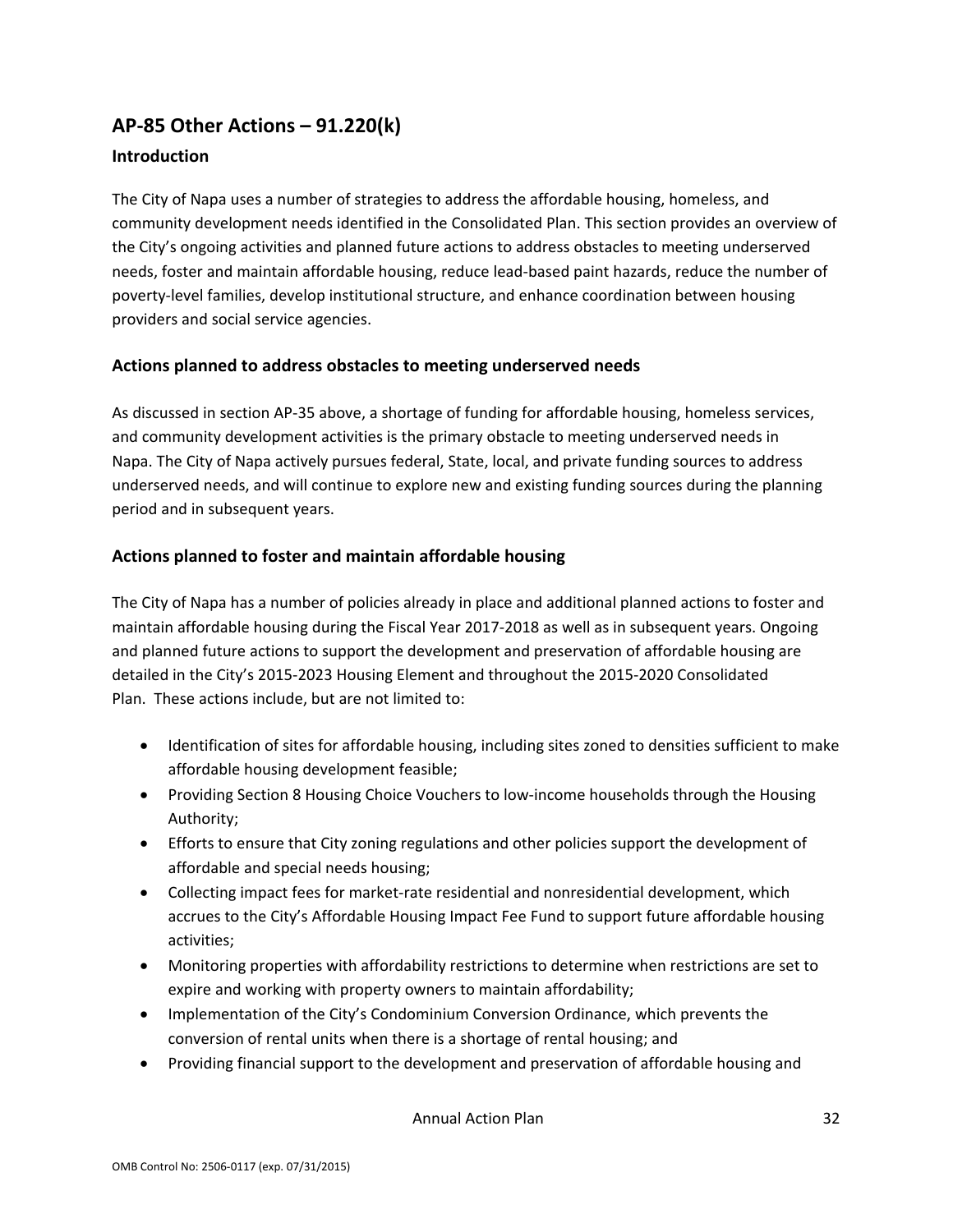housing for households with special needs.

While Napa does not plan to use CDBG funds to support the construction of new affordable housing units during the Fiscal Year 2017‐2018, the City does intend to use other available resources to support the development of affordable housing.

The City has reserved approximately \$1,200,000 from the City's Affordable Housing Impact Fee Fund for two affordable housing developments, which is expected to be disbursed after June 30, 2017, and has an additional \$4 million in the Affordable Housing Impact Fee Fund that is available to support additional affordable housing projects after June 30, 2017. As additional revenues accrue to the Affordable Housing Impact Fee Fund from City fees and other sources, the City will make these funds available to support affordable housing activities, including new construction and preservation, on an ongoing basis.

As shown in sections AP‐35 and AP‐38 above and in section SP‐45 of the Consolidated Plan, the City plans to continue to use CDBG funds to support housing rehabilitation for low‐ and moderate‐income households during the Fiscal Year 2017‐2018 and in future years. This program helps to preserve existing units and allows low‐ and moderate‐income households to remain in their homes.

#### **Actions planned to reduce lead‐based paint hazards**

As discussed in section SP‐65 of the Consolidated Plan, Napa operates a Lead Based Paint Abatement Program as part of the City's Rehabilitation Loan Program. The Third Year Annual Action Plan will continue to implement housing rehabilitation activities, as discussed in sections AP‐35 and AP‐38 above, and the Lead Based Paint Abatement Program will continue to be incorporated into City-funded housing rehabilitation activities. All low‐ and moderate‐income residents of Napa are eligible for the program and lead based paint testing.

Actions to address lead‐based paint programs are integrated into housing policies and procedures due to the incorporation of testing and remediation of lead hazards in the City's housing rehabilitation program and Section 8 Housing Choice Voucher program. The Housing Rehabilitation Specialist in charge of the Rehabilitation Loan Program is a certified as a lead‐based paint inspector and risk assessor with the California Department of Public Health. The City also distributes information on lead‐based paint to participants in the Section 8 Housing Choice Voucher program and Housing Rehabilitation Loan program. In addition, the City specifically prohibits contractors that participate in City housing programs from using lead‐based paint in their work.

#### **Actions planned to reduce the number of poverty‐level families**

The Annual Plan allocates funding for the South Napa Homeless Shelter, the NEWS domestic violence shelter and the Catholic Charities' Rainbow House, all of which provide shelter and services to families in crisis. Services provided at these facilities include counseling, assistance with finding employment, and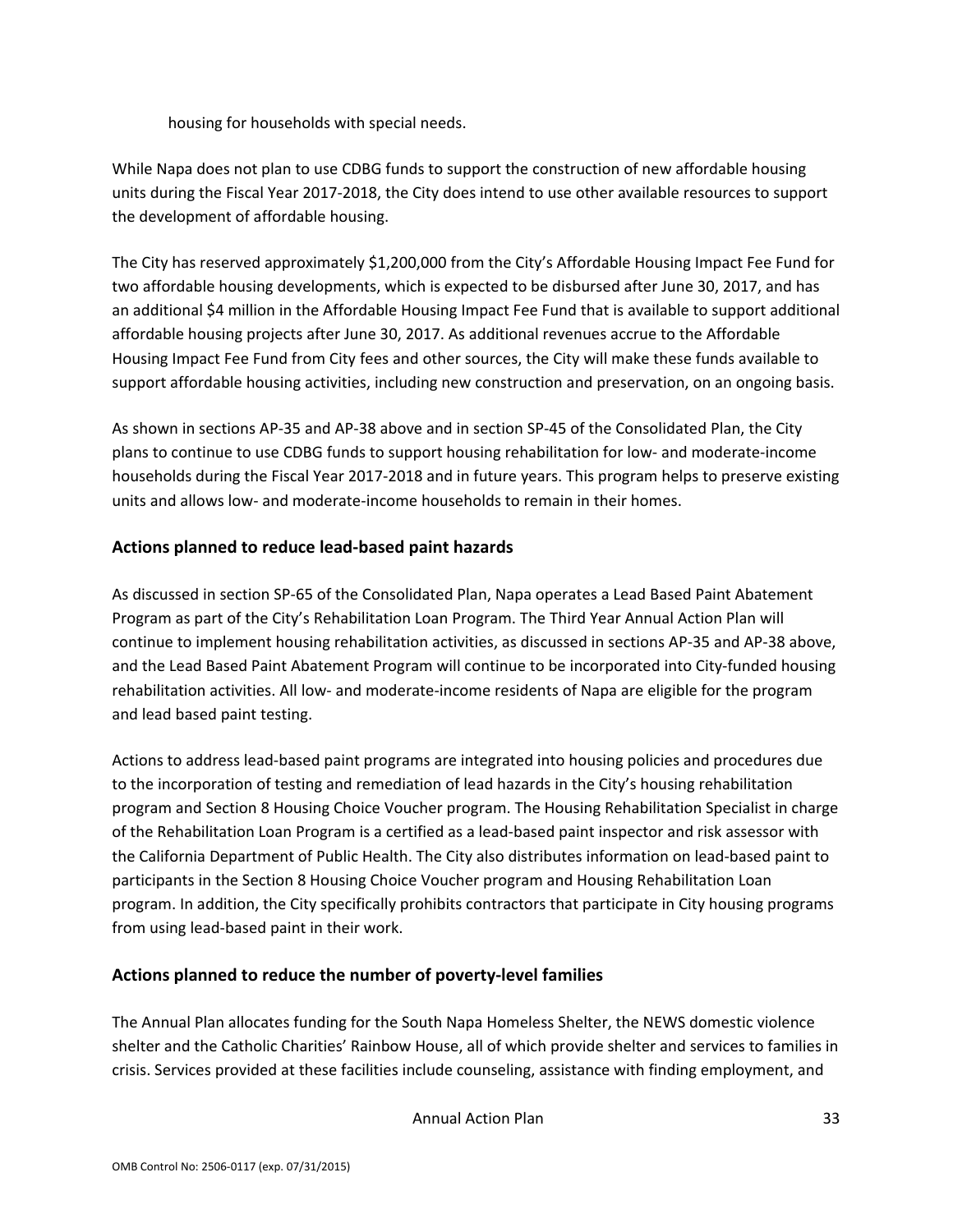other services to help families to exit from homelessness.

On an ongoing basis, the City of Napa addresses poverty more broadly both through City programs and in cooperation with other governmental agencies and local service organizations. The City's affordable housing policies, discussed in greater detail above, in the Consolidated Plan, and in the City's 2015‐2023 Housing Element, assist in providing affordable housing to lower‐income households. For many households with poverty‐level incomes, affordable housing is a necessary first step in overcoming poverty because households experiencing high housing cost burden, overcrowding, or other unstable living environments are often unable to take steps to overcome poverty without first securing suitable affordable housing. Napa's ongoing economic development efforts help to stimulate economic expansion and job growth, potentially providing employment opportunities that will serve as a means for local households to earn incomes sufficient to overcome poverty.

In addition to programs and policies that are implemented by City agencies, the City of Napa addresses poverty through close coordination with governmental and nonprofit service agencies that provide permanent supportive housing or services that address barriers to overcoming poverty. Relevant services available through other governmental or non‐profit agencies include job training, assistance with finding employment, low- or no-cost childcare, life skills training, mental health services, and drug and alcohol counseling, as detailed in sections MA‐30 and MA‐35 of the Consolidated Plan. The City and other agencies that serve low‐income households and homeless individuals and families provide cross‐ referrals to ensure that residents are aware of all available services and potential housing opportunities.

#### **Actions planned to develop institutional structure**

The City of Napa engages in ongoing internal coordination and coordination with other agencies to address affordable housing, homeless, and community development needs in the City, and will continue this coordination during the Fiscal Year 2017‐2018 and in subsequent years. The institutional structure that addresses these needs is described in detail in section SP‐40 of the Consolidated Plan. Key agencies in the institutional structure include the City of Napa, the Housing Authority of the City of Napa, the Napa County Health and Human Services Department, affordable housing providers, homeless service providers, agencies that offer housing and supportive services to formerly homeless individuals and families and those at risk of homelessness, and other health and social service agencies.

### **Actions planned to enhance coordination between public and private housing and social service agencies**

The City of Napa continues to participate in the Napa County Continuum of Care, which serves a critical role in coordinating services between public agencies, affordable housing providers, and social service agencies. Representatives from the Napa Police Department and the Housing Authority of the City of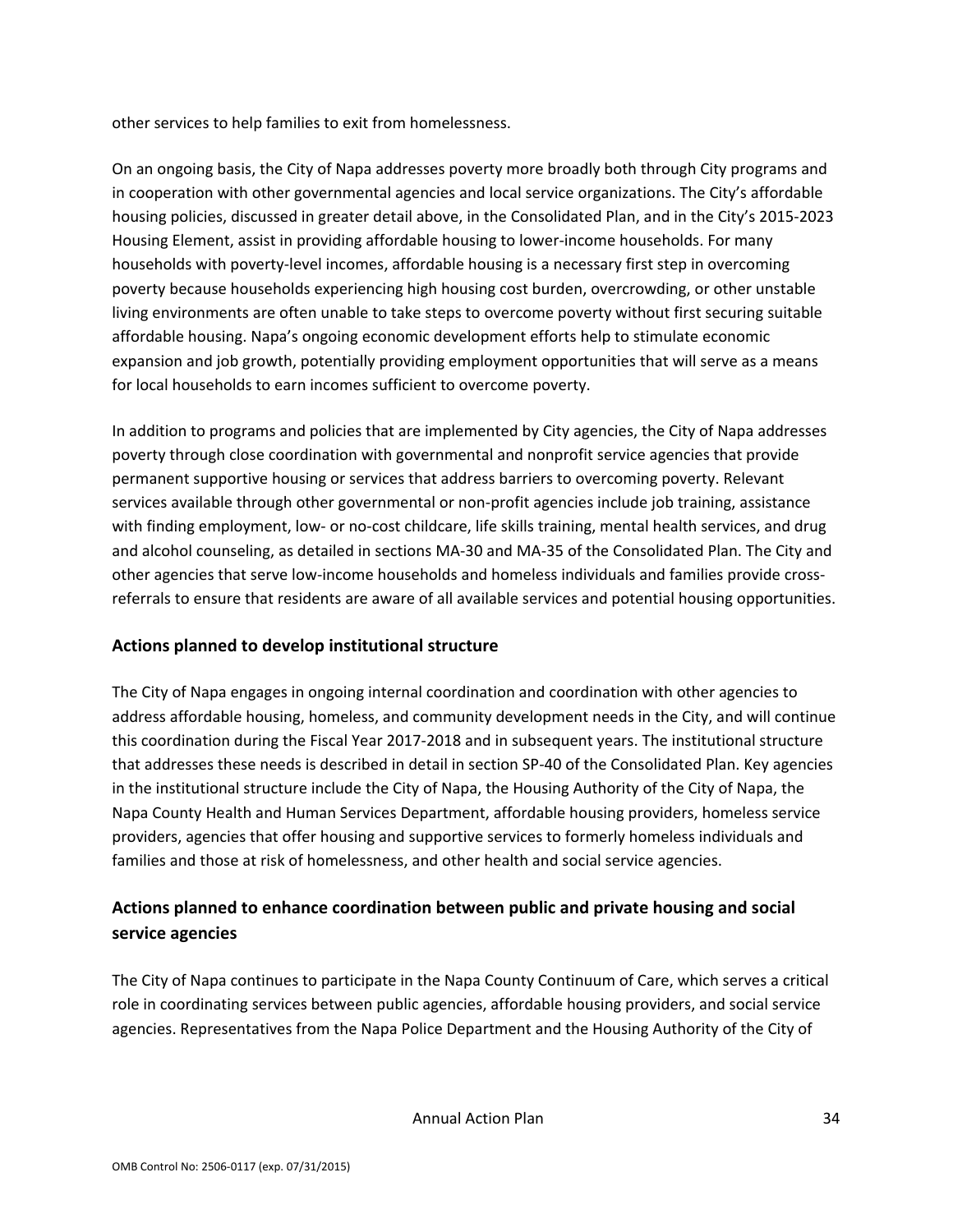Napa plan to continue to serve on the Continuum of Care Governing Board to further these efforts.

In addition, on an ongoing basis the City of Napa works with affordable housing developers to construct and manage affordable housing in the City and with County agencies and nonprofit service providers to provide social services to residents. The City will continue to support these entities to achieve affordable housing, homeless services, and community development goals during the Fiscal Year 2017‐2018.

Additionally, as described in AP‐65, the City, County and Housing Authority are working to redesign the community's homeless system to incorporate a housing focus and implement national best practices to shorten shelter stays and increase the number of households moving from homelessness into permanent housing.

#### **Discussion**

The City of Napa has standard procedures in place to monitor sub recipients. All sub recipients are required to maintain documentation on clients benefitting from activities funded through the CDBG program. Sub recipients remit Quarterly Performance reports to the City in which they certify that low‐ and moderate‐income persons are being served. The Quarterly Performance Reports provide the number of persons served by income level and race and ethnicity. The City also requires that the sub recipients in public service set quantifiable goals for their unique service. The unique goals are also reported on the Quarterly Performance Report and staff works with sub recipients when the goals are not achieved. The reporting of the levels of achievement also assists the CDBG Citizens' Advisory Committee in make future funding decisions.

In addition to self‐reporting of programs funded by CDBG, City staff performs annual on‐site monitoring of sub recipients. Staff verifies that applicable laws and regulations are being followed as well as monitoring for performance, internal controls, and compliance with eligibility requirements. Problems or weaknesses are noted and City staff works with sub recipients to resolve the issues in a timely manner.